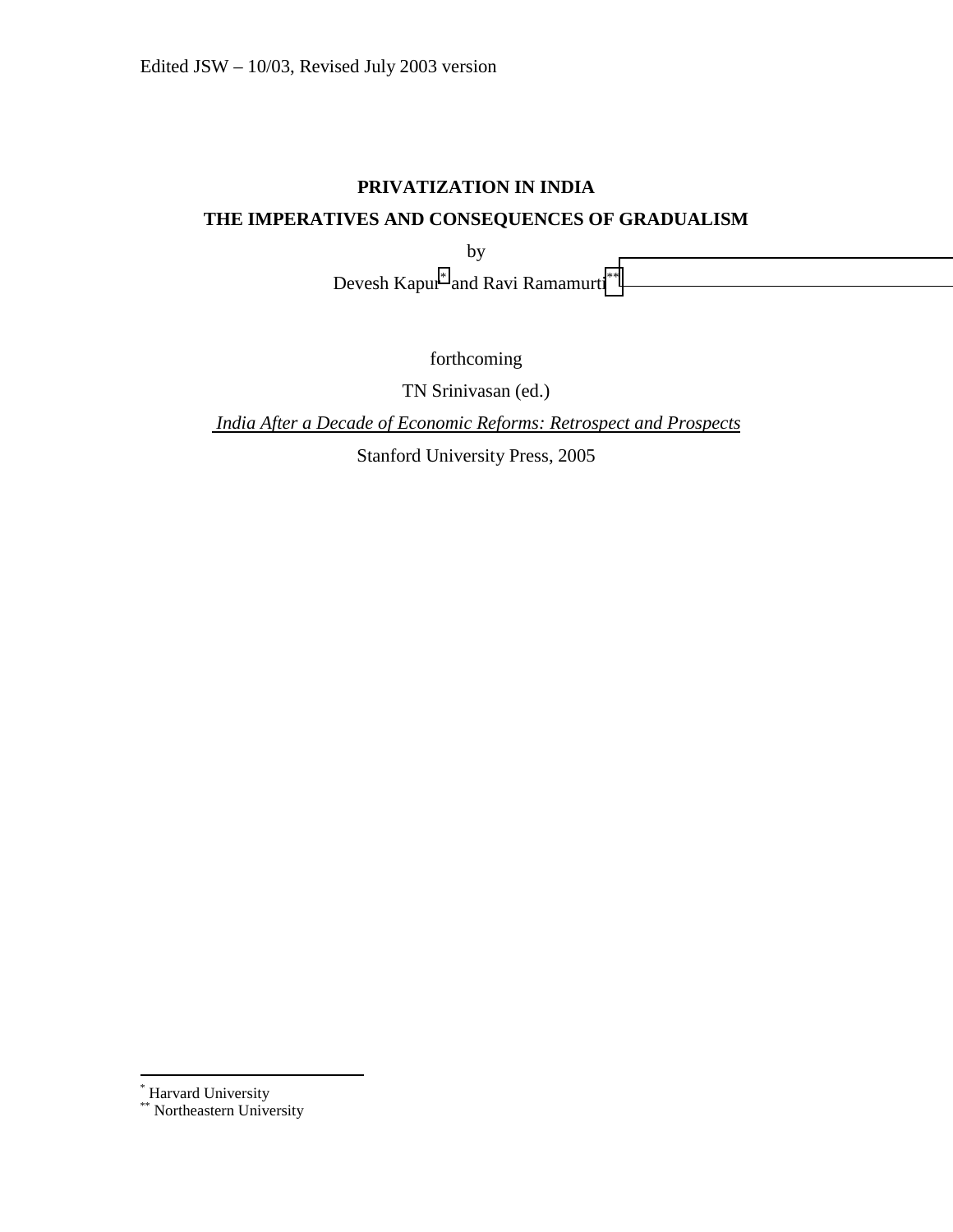Privatization, a key component of economic liberalization remained dormant for the nearly the entire first decade of significant economic reforms in India. The usual explanations have been that weak governments could not overcome the many vested interests or that there has been ideological resistance to economic reforms among India's elites.

 Indian privatization came out of the shadows, however, when the Indian President stated, "It is evident that disinvestment in public sector enterprises is no longer a matter of choice but an imperative … The prolonged fiscal hemorrhage from the majority of these enterprises cannot be sustained any longer," $1$  in his opening address to Parliament in the 2002 budget session. How does one explain both the gradualism during the 1990s and the recent episodic acceleration of privatization in India and what does it reveal both about state capabilities and the strength of societal actors?

This paper argues that it was not "vested interests" alone, but institutional structures, in particular those embedded in the judiciary, parliament and India's financial institutions, that account for the lag between the onset of economic liberalization and privatization and its episodic nature. Changes in the perceived costs of the status quo of state-owned enterprises also played a role in the timing of reforms. Just as the external debt crisis forced the initial round of economic reforms, the growing internal debt problem and the fiscal crisis of the Indian state has increased the opportunity cost of state-owned enterprises (SOEs). The passage of time has also resulted in significant changes in Indian policymakers and citizens' attitudes regarding the relative effectiveness of state and markets in commercial activities, as well as their assumptions about the Indian state being a "guardian of the public interest."

## **PRIVATIZATION IN THE 1990s: Slow, but Escalating Commitment**

One dimension on which countries' privatization programs can be compared is the speed with which they are implemented. The vast majority of countries (including India) have implemented privatization gradually. (Ramamurti, 1999) A few countries, such as Argentina or the Czech Republic, implemented privatization programs rapidly, with large

 $<sup>1</sup>$  Address at the opening of the budget session of parliament, February 25, 2002.</sup>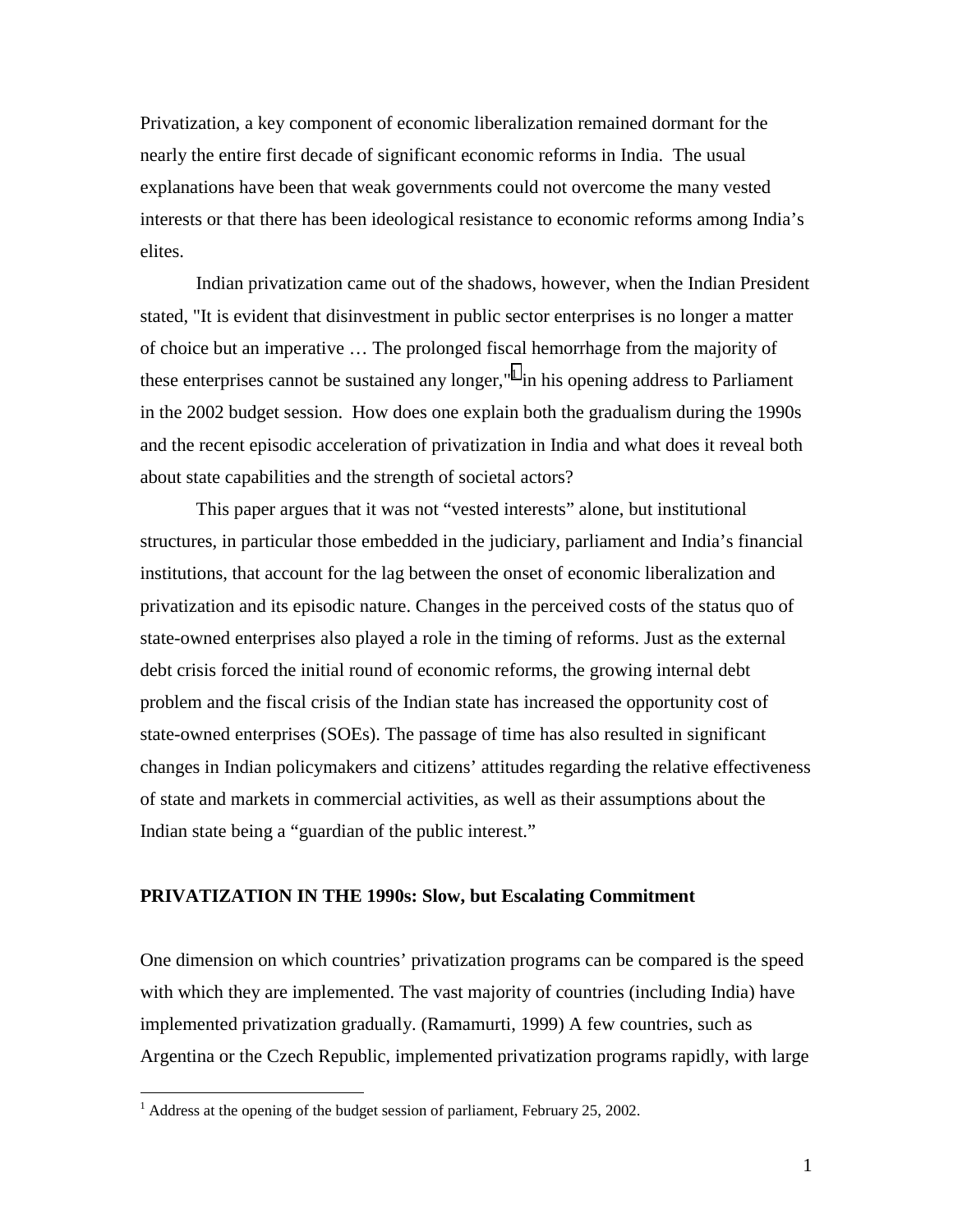portions divested within 3-5 years of launching the effort (Alexander & Corti, 1993), but such rapid privatization is the exception rather than the international norm.

Though clearly gradual, India's commitment to privatization did escalate steadily, through the 1990s. Although there was a noticeable increase in the commitment to privatization after the BJP-led governments came to power, over the years there was more continuity than discontinuity in the privatization program.

First, the government's privatization program began as a divestment program. The policy aim was merely to reduce the government's holdings by up to 20 percent, principally to raise resources to reduce the budget deficit. The program was, accordingly, labeled "disinvestment" and the term "privatization" assiduously avoided. The next stage of escalation included raising the amount that would be divested, while still retaining control. This did not alter the fundamental character of the enterprise but mobilized more resources to reduce the large budget deficit that, at the onset of the reforms, exceeded 9 percent of GDP. In the next stage, the government decided that it would sell up to 74 percent of the equity, since that would leave it with 26 percent—a level high enough to give it a strong (though not controlling) voice in the enterprise. Finally, outright divestment became acceptable, initially for loss making enterprises and later even for profitable enterprises. The government escalated its commitment from merely privatizing *ownership* to privatizing *control*. It was not until 2000-01, nearly a decade after the onset of the reforms, that the Finance Minister Yashwant Sinha actually used the term "privatization" (during the budget debate) to describe the government's program for reforming SOEs.

Second, the government expanded the range of sectors in which SOEs could be sold. The term "strategic" was frequently used to describe those state-owned enterprises (SOEs) that the government intended to retain control of over the long term. The definition of "strategic," however, became progressively tighter so that the number of SOEs that could be divested expanded. The Ministry of Petroleum, for example, initially argued that oil companies were strategic, but by 2000 the Cabinet Committee on Disinvestment had classified it as non-strategic (although the Petroleum Ministry continued to use the term to rationalize its foot dragging). Eventually only nuclear power, defense and railroads were left in the strategic category while everything else was eligible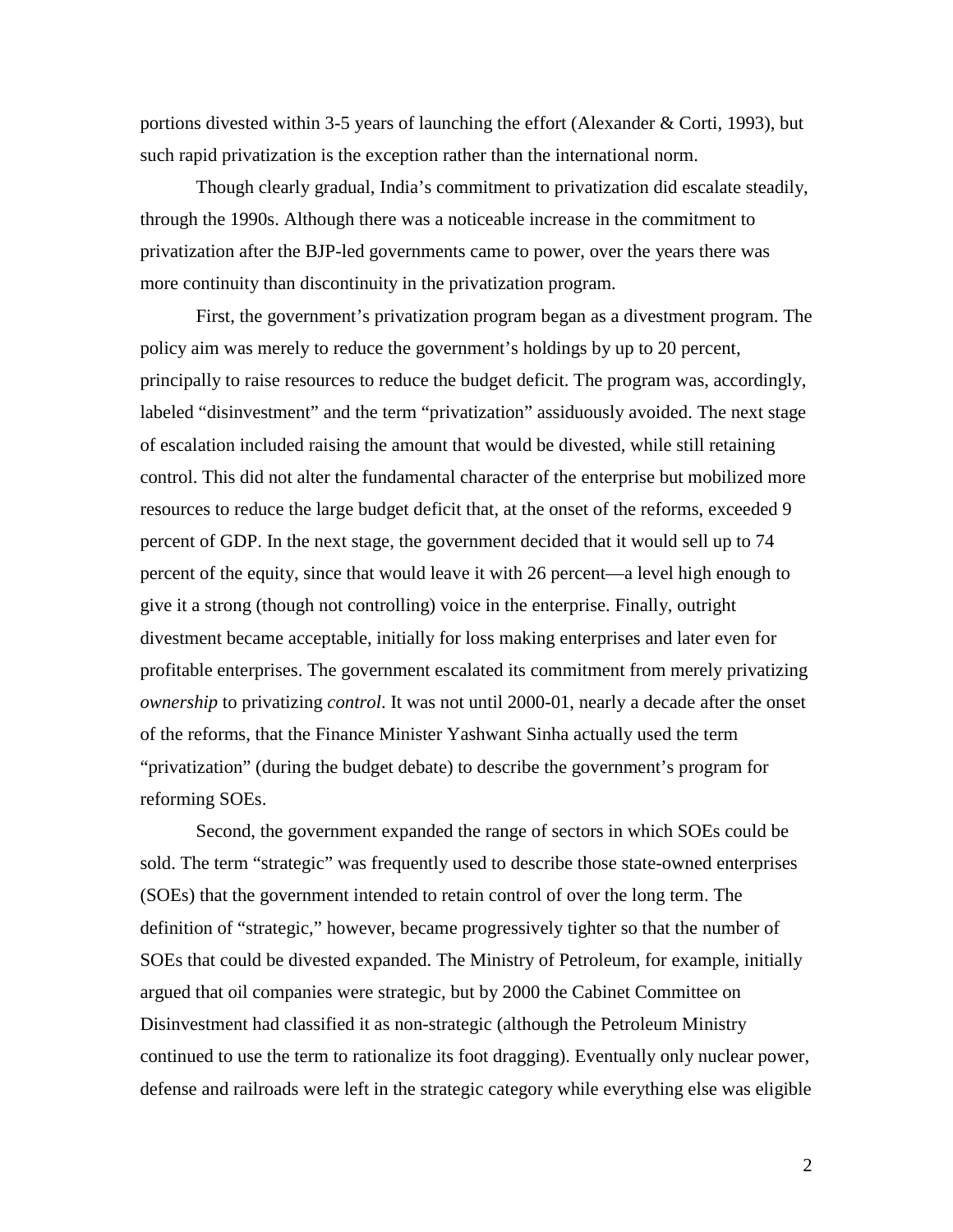for privatization. Greater deregulation and outsourcing of activities increased the role of the private sector in defense and railroads. To be sure, the debate on which sectors were strategic was contentious, but it led to progressively narrower definitions, despite three changes in the party in power.

Finally, the restrictions on who could buy SOEs also declined progressively. The auction of shares was initially restricted to public financial institutions that were expected to offload them over time to private investors. Equity was being offered to foreign institutional investors and multinational enterprises, however, by 1996. This followed three concomitant trends: the willingness of the government to sell SOEs to "strategic investors," that is, to private investors who would own large blocks of shares and enjoy management control; the liberalization of rules governing foreign direct investment; and the opportunity to list Indian firms on foreign stock exchanges through American Depository Receipts (ADRs) and Global Depository Receipts (GDRs). Thus, foreigners owned portions of Videsh Sanchar Nigam Limited (VSNL) and Mahanagar Telephone Nigam Limited (MTNL) through ADRs traded on the New York Stock Exchange while the ceiling on foreign shareholding in Shipping Corporation of India (SCI) was raised from 26 percent to 49 percent to attract greater foreign interest.

The criteria for selecting SOEs for divestment were also clarified by 2000. Priority was given to large SOEs that could yield higher revenues to the government, to firms that could be sold quickly, or to SOEs whose mounting losses and concomitant drain on the budget could be curtailed swiftly through privatization. In contrast, lower priority was given to SOEs where the risk of monopolization was high or where a regulatory framework needed to be set up before privatization.

To be sure, there are still milestones that the Indian privatization program was slow to pass by. Compared to the Latin American experience, the Indian government crossed the threshold of selling control of a large, important firm to multinational firms late with the sale of car-maker Maruti Udyog Limited (MUL) to Suzuki of Japan in May 2002.<sup>2</sup> Nevertheless, taken together, the escalation in the Indian government's

 $2$  One lesson from international experience relevant to India is that the ownership profile seen immediately after privatization is seldom permanent. As soon as restrictions on ownership transfer imposed by the government at the time of privatization lapse—or when sectoral restrictions on foreign ownership are independently relaxed—the ownership profile of SOEs is liable to change (Ramamurti, 2000). In sectors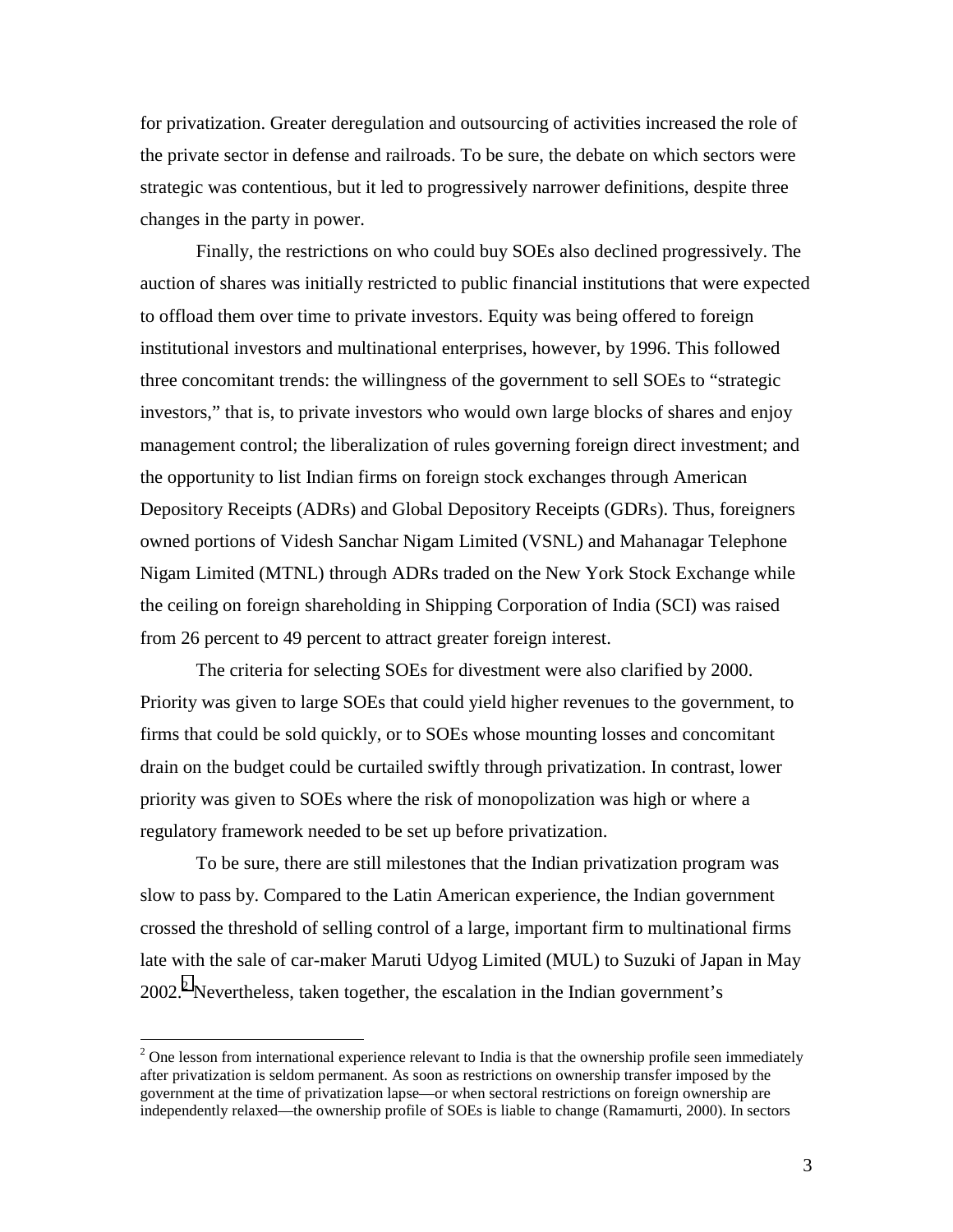commitment to privatization over the decade is quite remarkable, if one recalls the political climate in the beginning of the period. From "disinvesting" five to twenty percent of the shares of non-strategic SOEs to dispersed domestic investors, it had become acceptable to privatize control of even large, important firms, including selling them to foreign investors.

### **WHY GRADUALISM IN THE 1990s?**

#### **Economic and Political Circumstances**

From a politico-economic perspective, India was not a likely candidate for rapid privatization. Economic liberalization, including privatization, is generally thought to take place more often when there has been a severe macroeconomic crisis including high inflation, and when there is a strong executive that can ram policies through reluctant legislatures.<sup>3</sup> India had neither.<sup>4</sup>

 Many countries that privatized rapidly did so under macroeconomic conditions that included hyperinflation, shrinking GDP, as well as severe balance of payments crisis and/or a sharp political discontinuity leading to a regime change (such as the ouster of a military dictatorship or the fall of communism). Privatization, as part of a larger package of economic reforms, may have been more acceptable as a way of raising foreign exchange and of reining in inflation by reducing the fiscal deficit under these conditions. The severe macroeconomic conditions were also the culmination of a long period of poor economic performance, so that change may have been more welcomed. In Argentina, for instance, the state was thoroughly discredited by the time President Menem came into office and pursued economic reforms, including deep privatization. In countries like the

like oil, petrochemicals, or airlines, foreign multinationals may emerge as the eventual owners of privatized firms.

 $3$  Molano (1997), for example, has shown that privatization was more likely in presidential systems if the party in power also controlled the legislature. This insight is also relevant to parliamentary systems in which the government can have varying degree of control over the rest of the parliament.

<sup>&</sup>lt;sup>4</sup> These conditions are far from a guarantee of rapid privatization. Developing countries such as Brazil and Turkey experienced several bouts of macroeconomic instability, yet did not privatize rapidly. Many countries that satisfied both criteria privatized gradually or not at all (Dia, 1992). Only a handful of countries in Latin America and the transitional economies met both criteria and also privatized deeply and quickly (e.g. Argentina, Chile, Peru, Czech Republic, Estonia, etc.).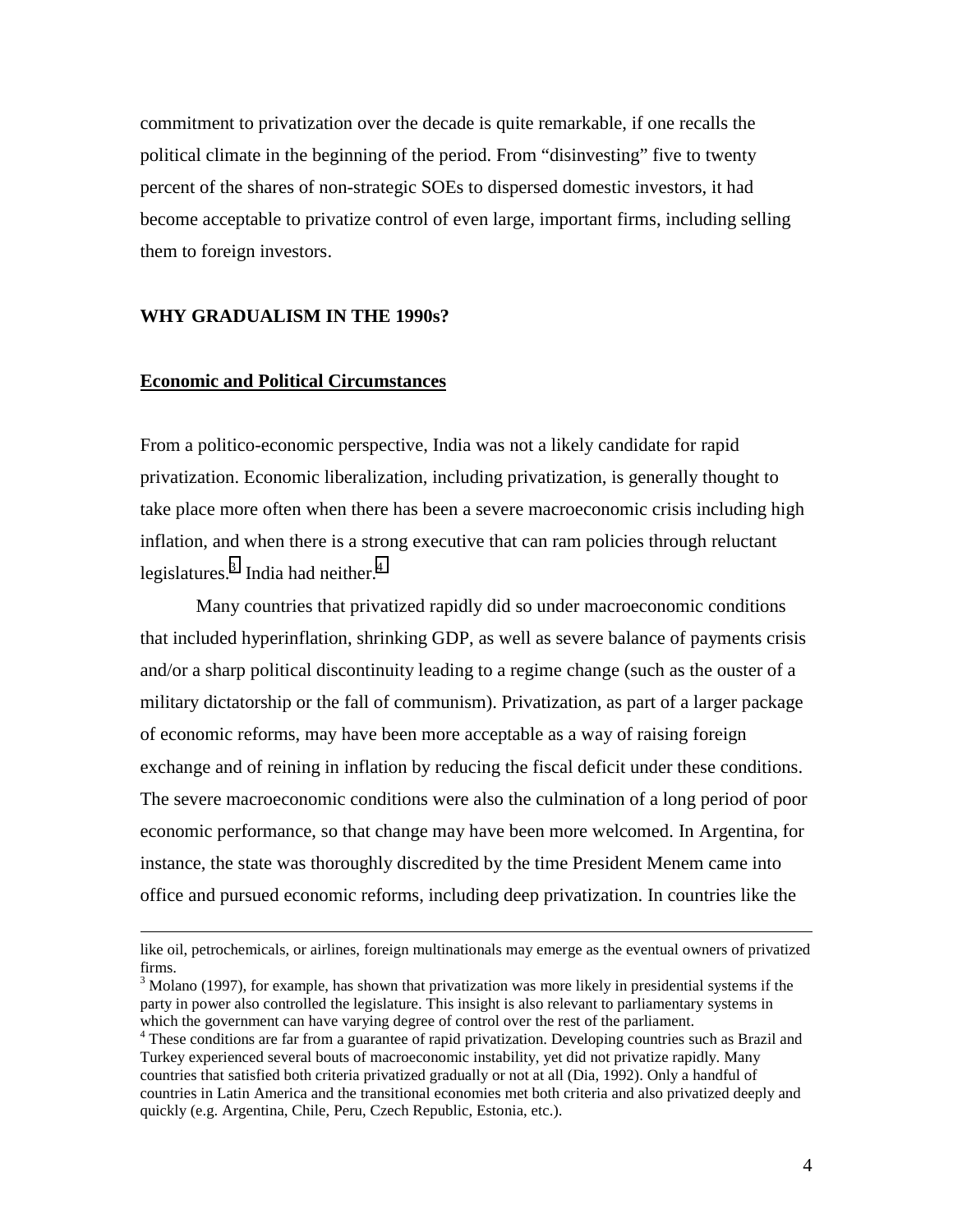Czech Republic, central planning and state ownership were so discredited that sweeping privatization was politically popular.

The Indian economy, on the other hand, experienced mediocre economic performance for decades but never experienced very high inflation or prolonged periods of economic stagnation. The country was in the midst of a balance of payments crisis and sought IMF assistance when reforms began in 1991, but that crisis quickly gave way to a decade of good economic performance by Indian standards. From 1992-93 to 2000-2001, India's GDP grew at an average rate of 6.1 percent, inflation averaged 7.1 percent, and although imports exceeded exports every year, remittances and service exports grew to limit the current account deficit to average 1.1 percent of GDP (Acharya, 2002). Rising capital inflows saw the country's foreign exchange reserves climb to \$55 billion by 2002 and nearly \$90 billion by late 2003. While these results were not spectacular compared to the high-growth Asian economies in their heyday, they were better than India's previous record as well as the record of most other LDCs in the 1990s. Given that reality, politicians had little incentive to push through controversial structural reforms like privatization.

 At the same time the executive branch in India was weak throughout the 1990s. Through the 1990s, governments in India either had bare majorities or were coalition governments in which the leading party did not have a majority on its own. In Argentina, in contrast, President Menem had much greater powers to push policies through, including relying on presidential decrees for some of the most important steps in privatization. In the Czech Republic, too, President Havel and Prime Minister Klaus had a very broad mandate and both were ideologically committed to privatization. Progress in India's democratic setting with multiple institutional constraints was understandably slow.

Moreover, the liberalization agenda was only grudgingly accepted across a wide swathe of the Indian political spectrum. The Congress Government headed by Narasimha Rao initiated the radical changes, but continued its ritualistic genuflection to the Nehruvian legacy of planning and SOEs. The Swadeshi Jagaran Manch and other elements of the Bharatiya Janata Party (BJP) from the right and the Communist Party of India-Marxists (CPM) from the left had similar unfavorable views of economic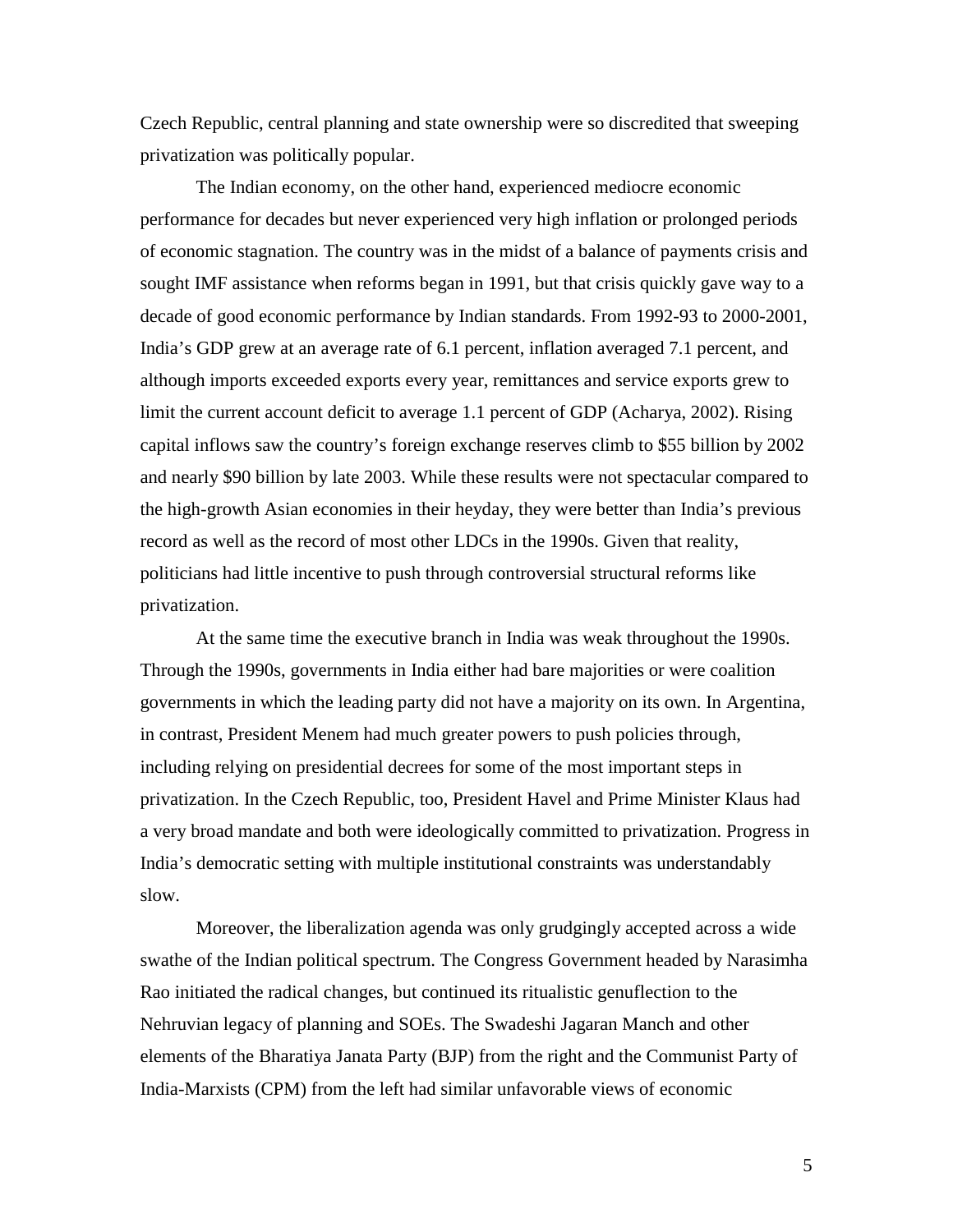liberalization. The caste-based parties—the Bahujan Samaj Party (BSP), the Samata Party (SP), and the Rashtriya Janata Dal (RJD) – concerned that economic liberalization would limit hard-won jobs for their supporters, were less than happy.

Consequently, despite the many changes in policies and regulation, and a less adversarial relationship between business and government, there was a reluctance to overtly criticize earlier policies or explain with conviction and clarity why changes were needed. Reforms were often undertaken by stealth (Jenkins, 1999). No Prime Minister, including Vajpayee, was willing to go to canvas public support for privatization. Under these circumstances, it is hardly surprising that India's privatization was gradual over the 1990s – indeed one may ask why it occurred at all.

#### **Actors and Interests**

Most analyses of the political economy of privatization blame the slow pace of reform on the nexus of self-interested rent-seeking politicians, bureaucrats, and labor unions. Ministers, who would stand to lose the many benefits of departmental enterprises, have repeatedly scuttled the disinvestment of SOEs under their administrative charge. Sharad Yadav, as Civil Aviation Minister, scuttled the sale of Indian Airlines. In three cases -- Indian Petrochemicals Ltd. (IPCL), Hindustan Zinc Ltd (HZL) and Maruti - - the concerned ministers allegedly tried till the very end to scuttle the privatization. Initially they tried to find a variety of reasons to block the privatization of the firms under their ministries and when overridden by the cabinet, resorted to foot dragging to delay the sale and tire out potential private bidders. In IPCL's case, Oil and Natural Gas Corporation (ONGC) threatened to stop supplying the firm with gas when IPCL's sell-off began, even though its contract ran to 2006 irrespective of ownership and the same ministry supervised both ONGC and IPCL. Fourteen months earlier the petroleum secretary had assured the cabinet secretary that ONGC would abide by the contract. When the sale deadline neared the government did not have a formal assurance, however, and the minister cited the possible non-availability of gas to IPCL to try and postpone the sale. In the case of Hindustan Zinc, the concerned Minster insisted until the last minute that that HZL should not be sold off until a 'control premium' was added to the overall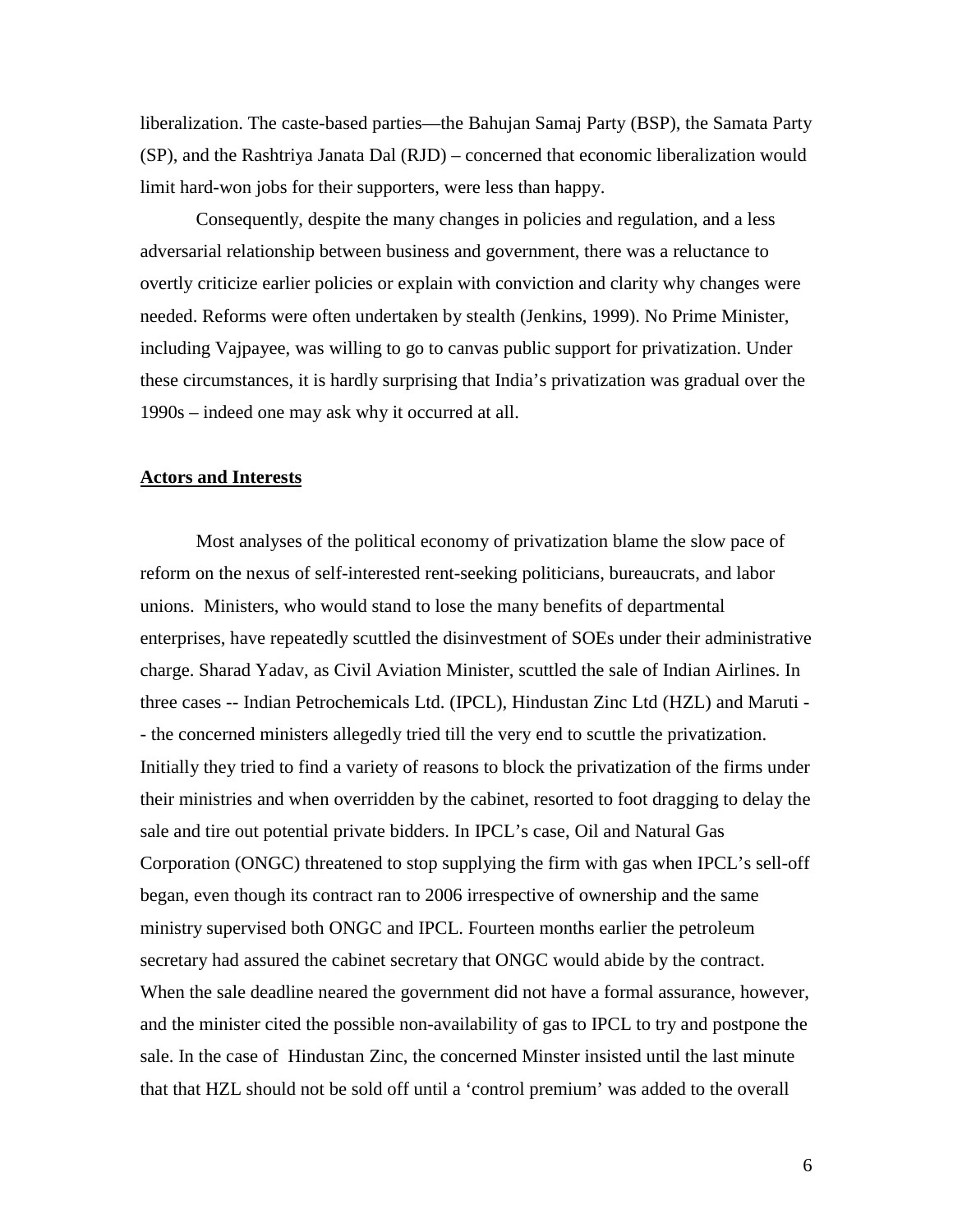price. The minister for heavy industry was similarly unwilling to let go of the control of companies under his ministry, including Maruti Udyog Ltd. On two occasions the Minister stalled critical meetings claiming the file on Maruti's divestment had been "misplaced." He raised objections that a privatized Maruti would increase auto component imports at the expense of domestic component manufacturers. And like virtually all Ministers wanting to delay sales, he justified his opposition on the grounds that a delay would result in a better valuation and safeguard workers' interests.<sup>5</sup>

Another obstacle to privatization came from chief ministers of states where the enterprise to be privatized was located. Even supposedly pro-reform chief ministers like Chandrababu Naidu of Andhra Pradesh oppose privatization when it occurs within their own state; the case of perennial loss-making steel company Rashtriya Ispat Nigam illustrates the point. Similarly, the divestment of four India Tourism Development Corporation hotels was stalled because the Ministry of Disinvestment needed the concurrence of state governments that provided land for these joint sector hotels.

Although all political parties opposed privatization, they took more varied stands by the end of the 1990s. Although both the BJP and Congress backed privatization in 2002, each qualified its support in different ways. The Congress, for instance, at its 2002 conclave supported privatization in principle but opposed "mindless" privatization. The Shiv Sena party, nominally an ally of the BJP and a member of the ruling National Democratic Alliance (NDA), publicly opposed disinvestment in the ministries manned by its ministers. The left-of-center political parties opposed it as well, but their opposition was less vociferous than in the past. Right-of-center groups like the Swadeshi Jagaran Manch opposed privatization because of their antipathy to foreign capital and fears that foreigners might gain more from privatization than nationals. Parties with a following among Dalits or Other Backward Castes opposed privatization because of its possible effects on jobs for their constituencies, but these fears were allayed as privatization agreements typically safeguarded the short-term interests of workers. In any case, although these groups had a considerable stake in employment in SOEs (see Table 1), they were more opposed to the downsizing of government departments (where the bulk of public sector employment is located) than SOEs.

<sup>&</sup>lt;sup>5</sup> Based on interviews by authors with Disinvestment ministry officials.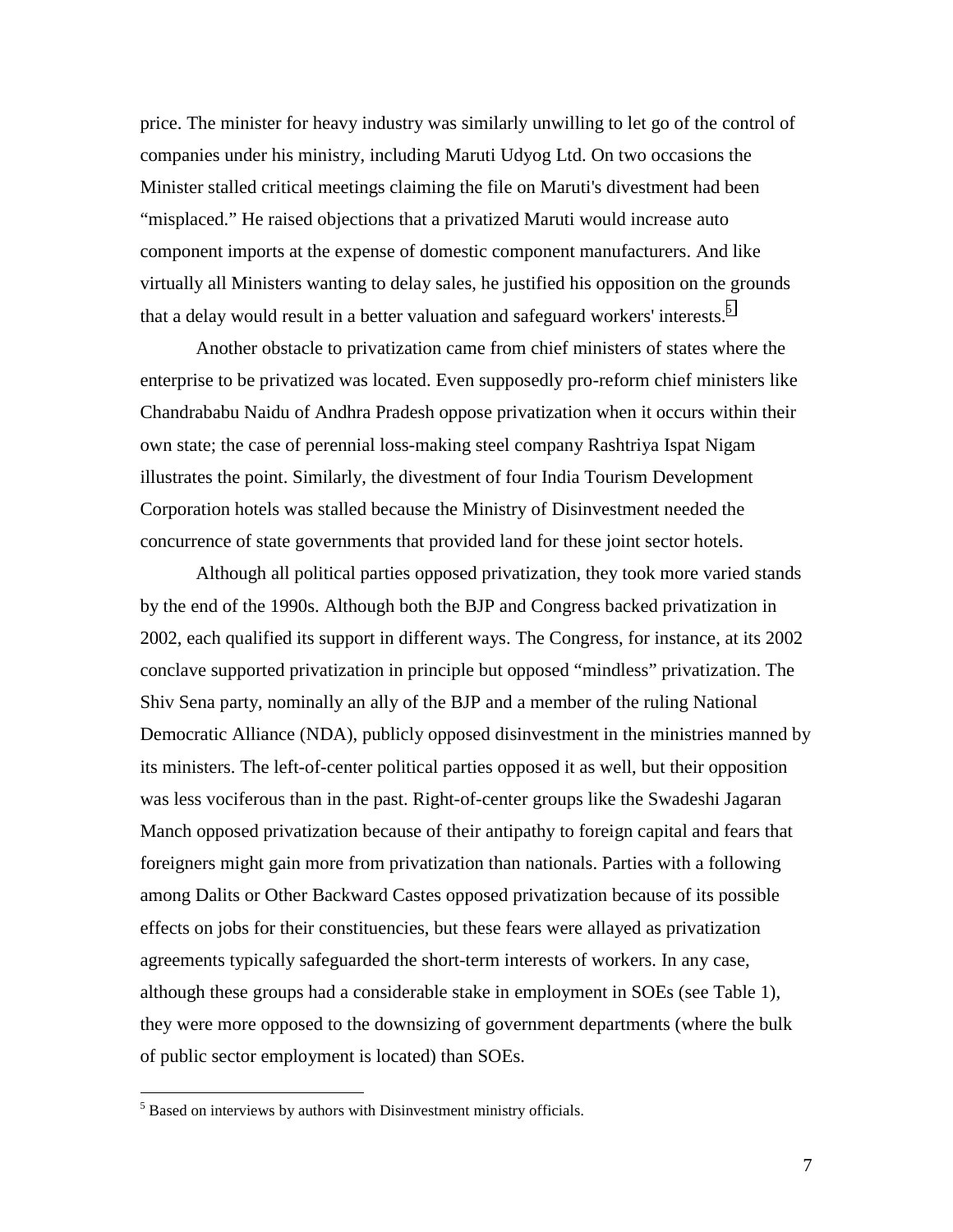## Table 1 here ---------------

Despite the calumnies heaped on labor, it has not yet been a critical obstacle to privatization, in part because sales of the large SOE employers—banks, coal mines, state electricity boards (SEBs) and Mahanagar Telephone Nigar Ltd. (MTNL)—have not yet been on the cards. BALCO was the big battle on this front and in the end labor regretted its decision to oppose privatization. Recourse to voluntary retirement schemes (VRS) helped reduce labor redundancies both before and after privatization in a politically acceptable manner. Other incentives, such as granting a fraction of shares to employees at a discounted price, also helped. However, as demonstrated by the unhappy experience in the Grid Corporation of Orissa (GRIDCO), the privatized Orissa power distribution company, the interests of organized labor are more heterogeneous than is often realized. The sheer magnitude of rents in State Electricity Boards (SEBs) vastly exceeds any payments that can realistically be offered under a VRS. The fact that such rents are much lower or absent in manufacturing makes their privatization easier. Ongoing reforms in the electricity sector will gradually lower these rents, and only then can one expect significant movement.

 Ironically, an important obstacle to privatization has been Indian business. This is not surprising in view of the nexus between business and politicians nurtured in the long decades of the Control Raj. The influence of corporate houses has been apparent in the multi-party Joint Parliamentary Committee investigations of the stock market scams, which while aggressive with regulators, bankers, and brokers, refused to examine industrialists despite three SEBI reports on the involvement of at least a dozen corporate houses in price manipulation. The former chairman of SEBI, expressed grave disquiet over the fact that corporations had become very powerful: "They are powerful in terms of their sheer size. The moment you start taking some action, they jump on you." Disinvestment Minister Arun Shourie put it succinctly:

"The 'core competence' of many of our industrialists is their skill in manipulating the State apparatus — a skill that they deploy with single-minded perseverance to keep their rivals down, to keep competition at bay. In my current charge, I get to see every other day the doggedness with which some of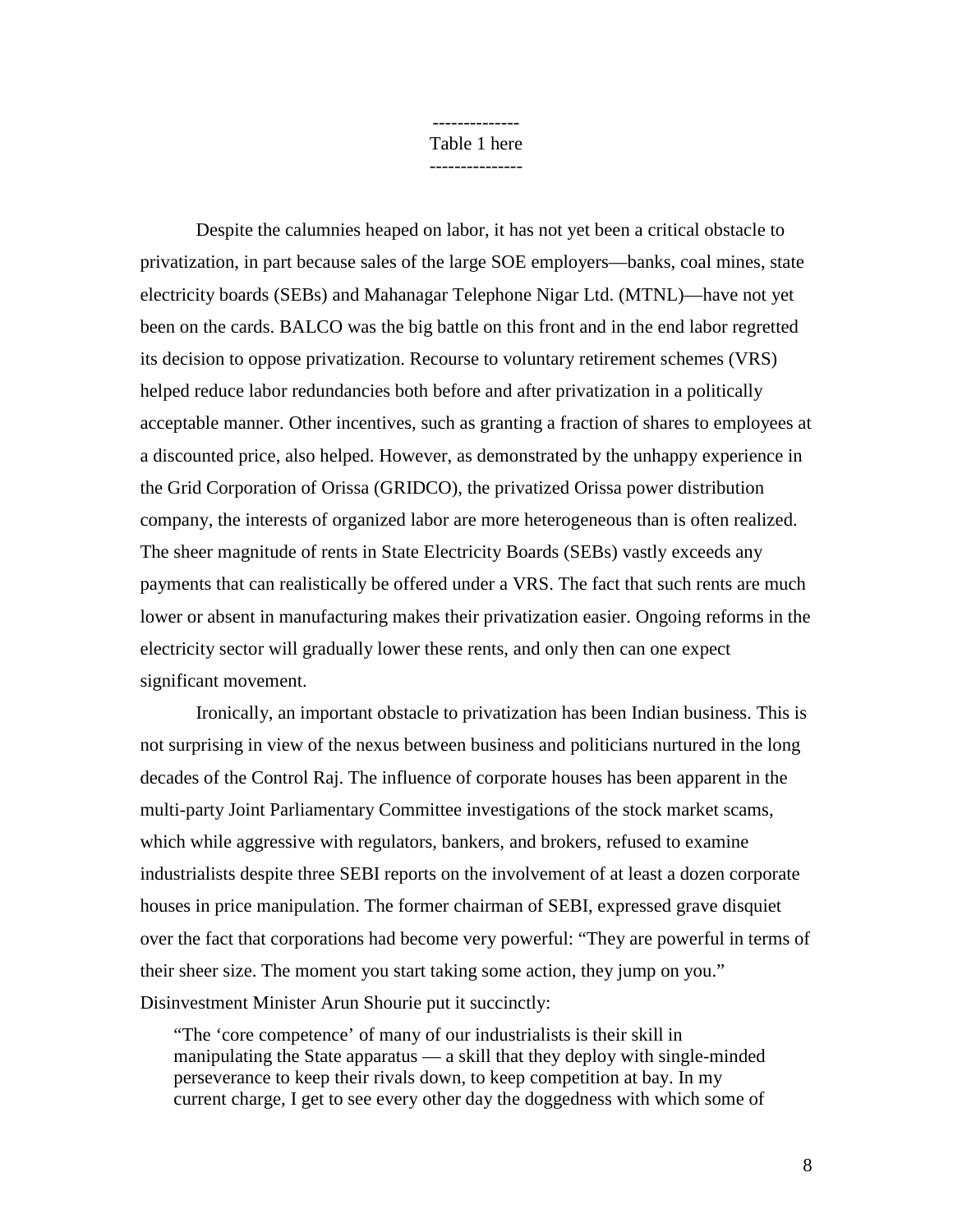our industrialists strain to keep others down, and the skill they deploy in inventing ''grounds'' why the other fellow should be disqualified. I also get to see how deep and extensive is the reach of these persons within the State apparatus. This obsession with keeping the other fellow down, in particular by using the State apparatus has been as much of an impediment to faster privatization as any other, indeed to reform in general." <sup>6</sup>

### **IMPLICATIONS OF GRADUALISM**

This early gradualism, stemming from a variety of political economy factors, may, however, have had some benefits and addition to its frequently noted disadvantages. We will next consider the implications of the Indian-style gradual escalation of privatization. International agencies like the World Bank tend to focus on its disadvantages, which are real and important (see, for example, World Bank 1995). Gradualism, however, has potential advantages that tend to be overlooked, both for consensus building as well as avoiding serious mistakes (given the initial lack of experience and expertise). The latter poses serious political risks, since it can become a lightning rod for those opposed not just to privatization but to economic reforms per se.

#### **Disadvantages**

 $\overline{a}$ 

 One disadvantage of slow privatization is that it gives opponents of the program time to organize their resistance, which can slow the program even further. Opponents usually include employees, labor unions, civil servants, ministers, and members of opposition parties. Such resistance can ultimately derail the whole program, so that gradualism turns into inaction.

Any misstep on the government's part provides a particularly good opportunity for opponents to derail the program, as happened in 1992, after the first block of shares in

<sup>&</sup>lt;sup>6</sup> Arun Shourie's address at a plenary session of the Confederation of Indian Industries' annual meeting. *Indian Express*, May 7, 2002.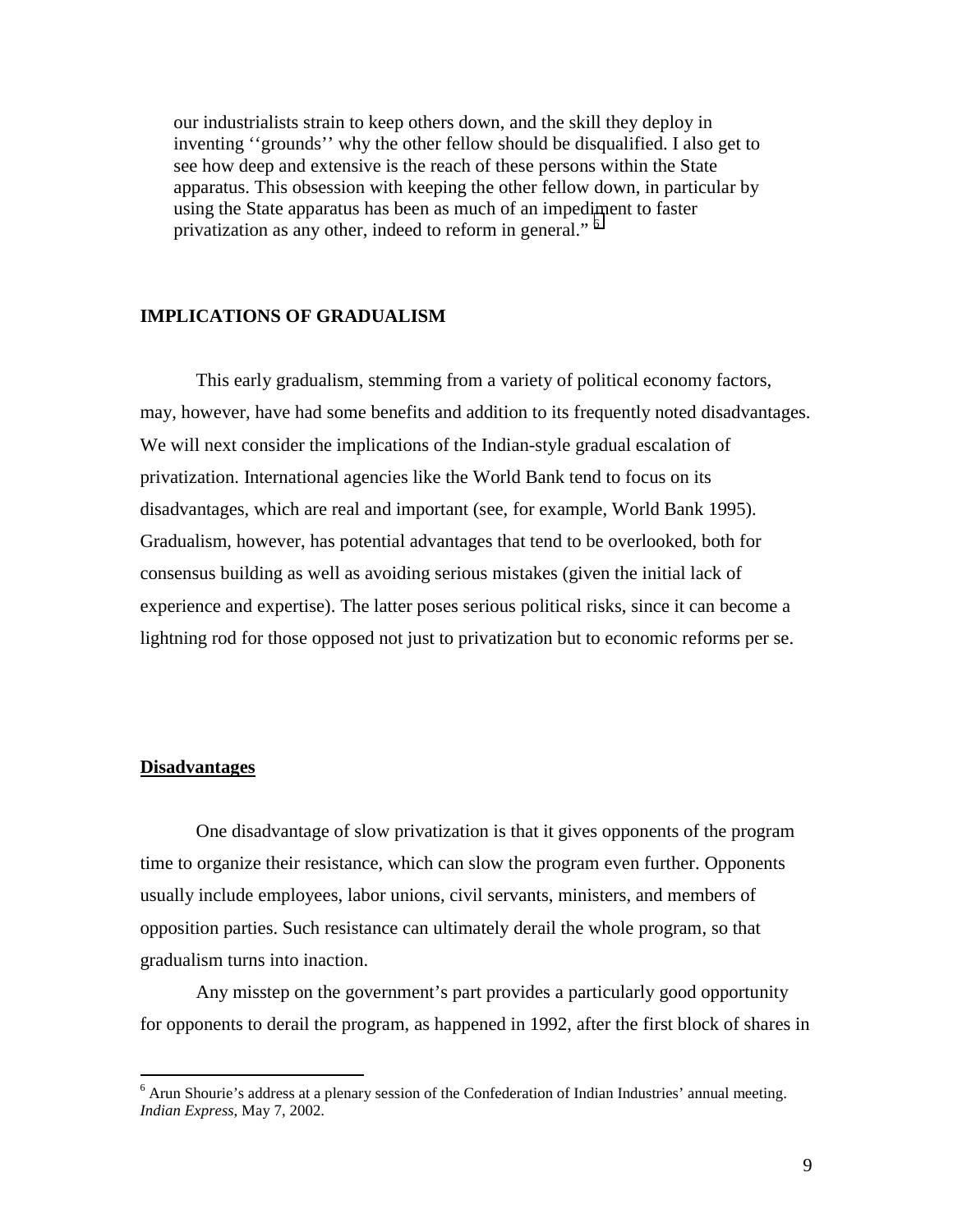state-owned enterprises (SOEs) were sold to government-owned mutual funds and became embroiled in a major financial scandal (the "Harshad Mehta scam"), and again in the mid-1990s after the fiasco with auctioning telephone licenses. Each such misstep was followed by a lull in privatization (see Table 2). Since 1991-92, there have been only three financial years when divestment proceeds exceeded the budgetary target (in 1991- 92, 1994-95 and 1998-99).

### -------------- Table 2 here ---------------

Delays have high opportunity costs both for the economy in general and government finances in particular. Measured by profitability ratios, the private sector was more efficient than the public sector in India (Table 3). Given the negative rates of return in many SOEs, postponing privatization also exacerbates the stress on government finances.

#### -------------- Table 3 here ---------------

 Another potential cost of gradualism is that the performance of SOEs deteriorates in the run-up to privatization if there is uncertainty about policy intent. In countries like the United Kingdom, the performance of SOEs improved significantly in the run-up to privatization, because the newly appointed CEOs of these companies used the several years between the announcement of privatization and actual divestment to improve labor productivity, shut down unprofitable plants, or streamline the product mix. Indeed, the productivity of British SOEs improved as much or more in the run-up to privatization as it did after privatization. (Yarrow 1992)

The Indian experience appears to have been different, however, because the period leading to privatization was marked by considerable policy uncertainty. Unlike Prime Minister Thatcher, who unambiguously announced her intention to privatize state enterprises outright, Indian Prime Ministers pursued privatization in small doses and almost by stealth, as discussed earlier. Therefore, neither the government, nor supervising ministers, nor the chief executives of SOEs had a clear mandate on what was to be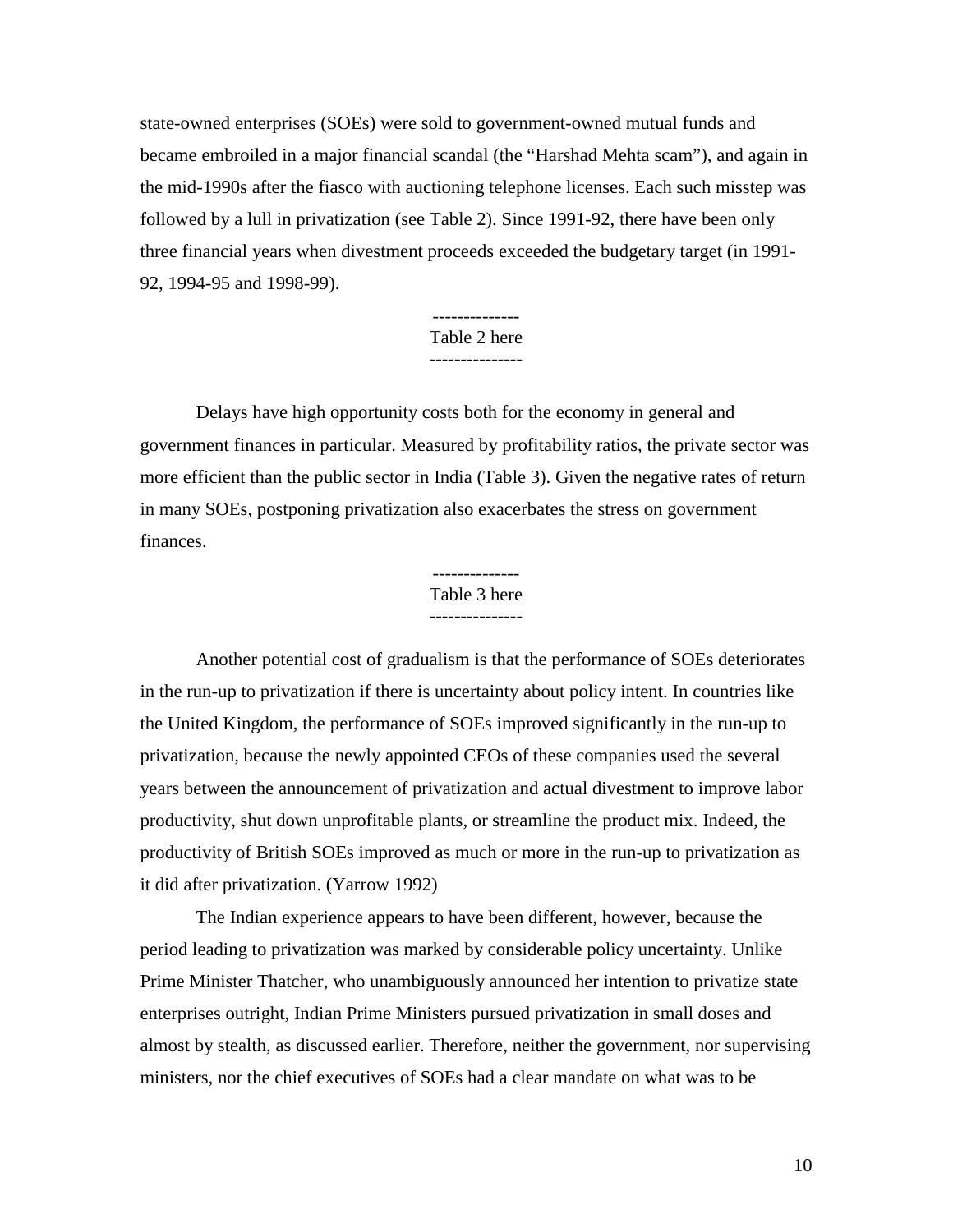accomplished in the run-up to privatization. Since the government was officially only looking to divest minority equity in these companies or to retain a controlling voice after disinvestment, managers of the firms behaved as if the changes expected of them were incremental and marginal. An initiative to downsize the workforce through generous voluntary retirement schemes was the most important reform that gathered any steam.

The CEOs appointed to SOEs were also not much different from those appointed in earlier decades, that is, they were either technocrats promoted from within the firm or civil servants deputed to the firm, often with only a few years left before they reached the mandatory retirement age. Partial privatization of SOEs, through listing on the stock exchange, did not reduce materially the meddling of ministries in their operational affairs or strengthen managerial autonomy. In the first half of the 1990s, when outright privatization was not being discussed openly, there was much discussion about giving the largest SOEs—the "navaratna" firms—greater managerial autonomy, but this never came to pass. On the other hand, deregulation and de-licensing often pitted the SOEs against new entrants who were more efficient, be it in steel, airlines, or telecommunications. Unable to respond effectively to increasing competition and price erosion, the SOEs' financial performance deteriorated, and employee morale sagged.

A third disadvantage of gradualism is that it reduces investor confidence in purchasing SOEs or their shares. A critical issue facing investors is how to value the shares of SOEs. If investors believe that the government is likely to privatize control over the firms, they value them higher—usually using norms applicable to private firms. But if they fear that the government is looking to retain control or a strong voice over SOEs, they fear that the interests of minority private shareholders will be ignored (Boardman  $\&$ Vining, 1989). Gradual privatization signals a government's apparent unwillingness to give up control of SOEs, and this depresses their stock price in secondary trading. In the Indian case, the government's credibility with private investors was considerably weakened when in 1998-99 large blocks of government equity in state-owned oil companies were sold to other state-owned oil companies. While this allowed the government to claim that it had disinvested its holdings in three SOEs and raised more than \$1 billion for the treasury, the stock market interpreted this pseudo-privatization as a signal of the government's intention to retain control of SOEs in the long run. The shares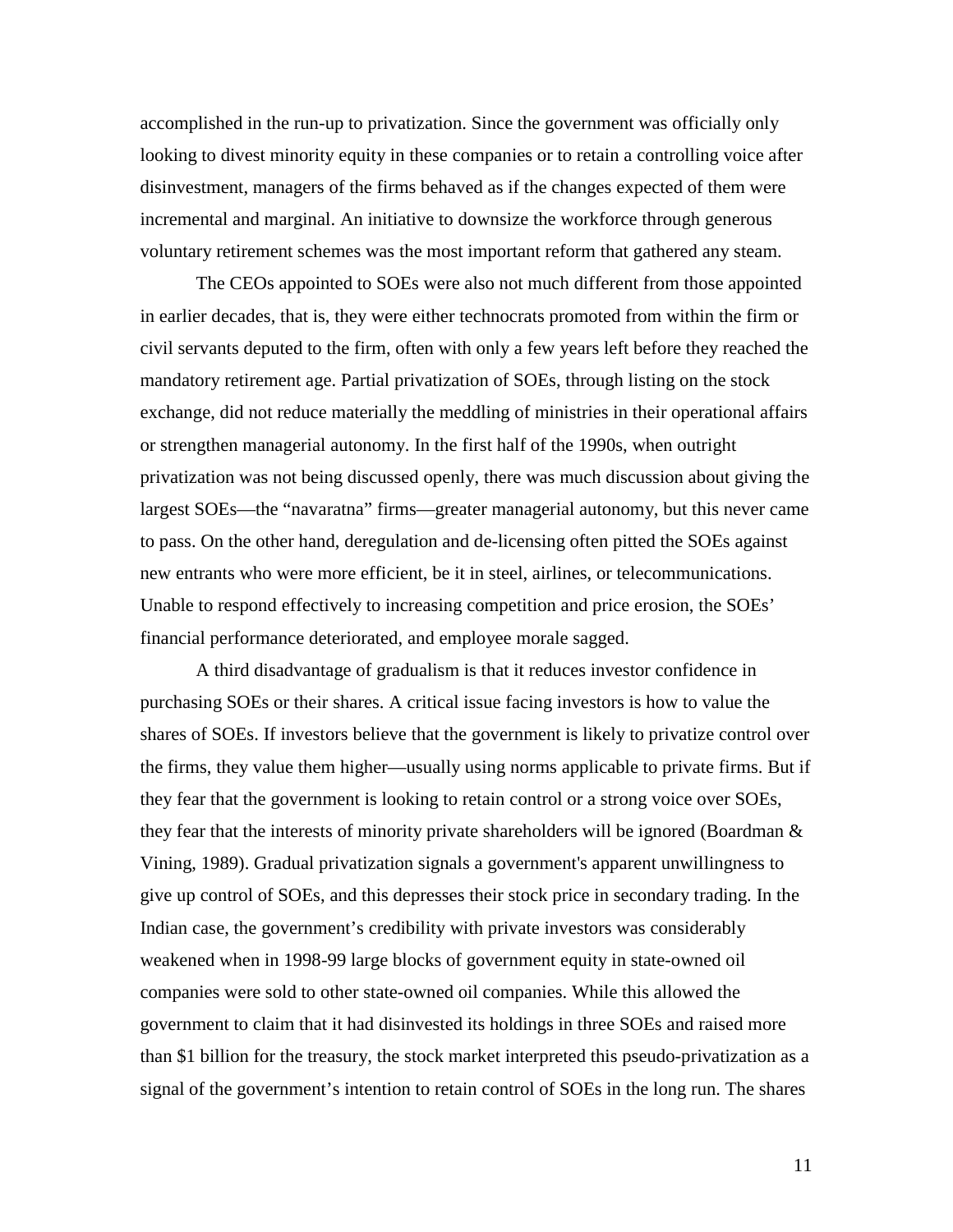of the three oil companies, as well as other SOEs, fell on the news. By 2000, investors were valuing SOEs at one-half to one-third the value of comparable private firms (Government of India, Department of Disinvestment, 2000). Once lost, credibility is hard to regain. Only by early 2002, after successfully privatizing control of Videsh Sanchar Nigram Ltd. (VSNL), Maruti, and IPCL had the government regained lost credibility, only to lose it again when a controversy erupted in late 2002 over the privatization of two oil companies, Bharat Petroleum Corporation Limited (BPCL) and Hindustan Petroleum Corporation Limited (HPCL).

The government's commitment to transferring control over SOEs to the private sector resulted in higher proceeds for state coffers while it lasted. This is apparent in comparing the price-earnings ratio (P/E) of partial divestment through share sales in the open market in the early 1990s with those earned subsequently in strategic sales (although since the firms are quite different, the comparison has limits). In the former case, despite the near-absolute monopoly in sectors like telecom and oil, P/E ratios varied from 4.4 to 6.0. The P/E ratio of the oil companies—Indian Oil Corporation (IOC), BPCL, and HPCL—was 4.9, 4.4 and 6.0, respectively. In comparison, the strategic sales yielded P/E ratios of 19 for Bharat Aluminum Corporation (BALCO), 12 for Computer Maintenance Corporation (CMC), 37 for Hindustan Teleprinters Limited (HTL), 63 for Indo-Burmah Petroleum (IBP), and 11 for VSNL.<sup>7</sup> The earlier strategy of selling only a minority of shares in the open market was, however, helpful in two respects: one, it established an objective baseline of how markets valued the "family silver;" two, it diffused the political opposition that would have occurred if there had been a one-off transfer. But the financial cost was high. Since these minority sales did not result in a change in management, markets discounted the values of the firms. It follows that gradual privatization risks lowering the revenues to the government from privatization, because SOEs' performance may deteriorate in the run-up to privatization and investors may apply a "government-control discount" in valuing SOEs. Another cost is the negative signaling effect of repeated delays. The result is both lower stock values of

 $<sup>7</sup>$  These figures should be treated with caution. It is possible that the government may have assumed off-</sup> balance sheet liabilities of these companies, in an effort to get higher evaluations resulting in higher P/E ratios.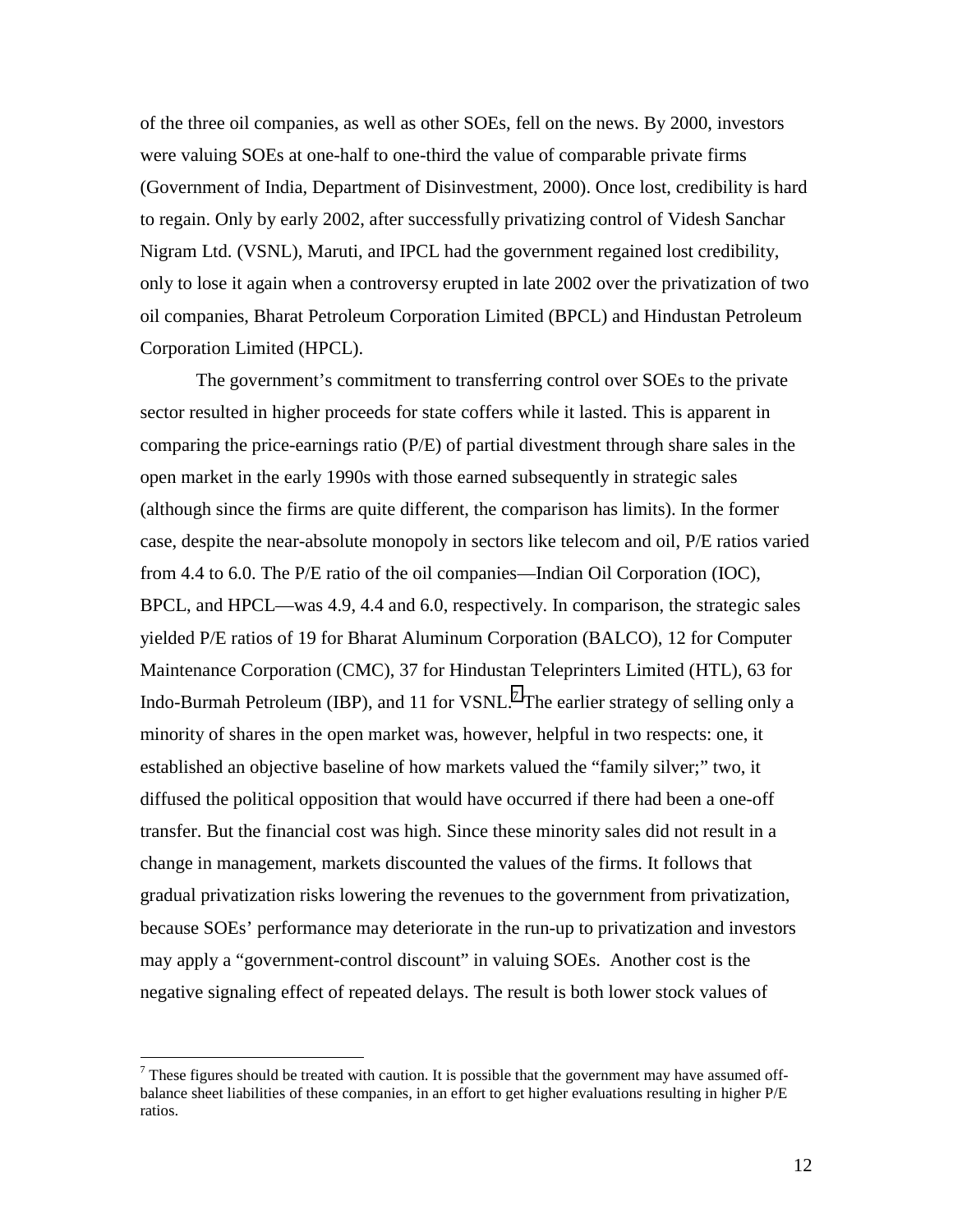public enterprise shares as well as well as negative market perceptions of the course of economic liberalization.

### Advantages

 One of the main advantages of gradual privatization is that it increases the likelihood that complementary, efficiency-enhancing reforms, such as deregulation and liberalization, will be implemented before or alongside ownership changes. It also gives policymakers time to build support for and consensus on privatization. Finally, it provides the opportunity for policymakers to incorporate lessons from earlier rounds of privatization in later rounds. Merely delaying privatization does not guarantee the realization of these advantages, but it does make them possible so long as governments keep up some forward momentum in privatization. This momentum was kept up in the Indian case, despite changes in governments, because two structural factors kept up the pressure on successive Indian governments to continue with SOE reforms.

 The first structural factor was the government's high budget deficit, running through the decade at 5-10 percent of GDP, which put constant pressure to raise additional resources. Therein lay privatization's universal appeal to finance ministers—it held the prospect of turning money-draining SOEs into money contributors. Thus, every finance minister projected some revenues from privatization each year. The other structural factor promoting privatization was globalization. India had committed to opening up the economy, especially after the Uruguay Round, and steps had to be taken to modernize SOEs and promote private investment in the economy. Once again, privatization was seen as part of the answer. For these two structural reasons, every government in the 1990s, regardless of ideology, took incremental measures to privatize SOEs. Thus, Narasimha Rao's Congress government issued the initial policy statement on disinvestment, the Janata Dal government constituted the Disinvestment Commission, the NDA government replaced the Commission with a Department of Disinvestment and a Cabinet Committee on Disinvestment, and so on.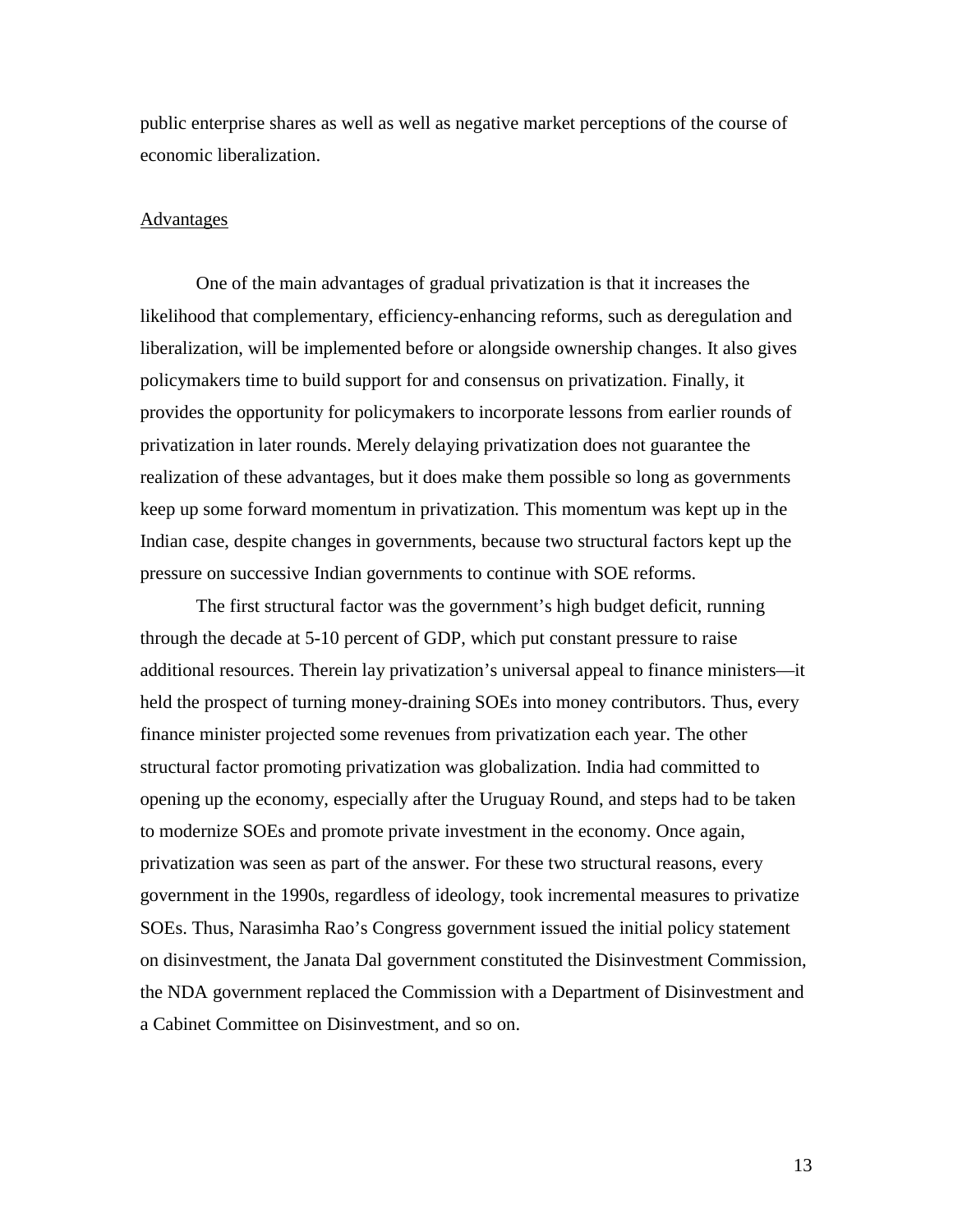## *Complementary Policies*

The most important advantage of gradual privatization was that it afforded time to implement policy reforms that complemented privatization—reforms that countries privatizing in a rush generally did not implement or implemented poorly. The experiences in Eastern European countries and the former Soviet Union have shown that market institutions do not develop spontaneously once SOEs are privatized. The consensus now is in favor of establishing an institutional framework conducive to promoting competition before privatizing firms. In a recent study focused on the telecommunications sector, Wallsten (2002) found that countries that established separate regulatory authorities prior to privatization saw increased telecommunications investment, fixed telephone penetration, and cellular penetration compared with countries that did not. He also found that investors were willing to pay more for telecommunications firms in countries that established a regulatory authority before privatization. This increased willingness to pay is consistent with the hypothesis that investors require a risk premium to compensate for regulatory uncertainty.

We will illustrate the point about the importance of reforms that complement privatization with three examples: deregulation of sectors in which Indian SOEs operated; reforms that phased out subsidies in industries dominated by SOEs (e.g. oil); and reforms that downsized the workforce in SOEs. In theory, all of these reforms could be implemented simultaneously with privatization, but countries that privatized quickly usually struggled to implement these complementary policy reforms for several years after privatization. We would argue that implementing such reforms after privatization can be very difficult, because the new private owners of SOEs will view such reforms as changing the "rules of the game" *ex post*. Experience has shown that in such a scenario private owners will lobby to lock-in their rents, making it harder to create effective competition in the long run. This carries a substantial social cost, because competition spurs productivity gains more effectively than ownership changes per se (Yarrow 1992). Gradualism increases the likelihood that competition-enhancing policies will be implemented prior to privatization. . In several Latin American countries, SOEs were privatized first and deregulation of their sectors was postponed to a future time, because

14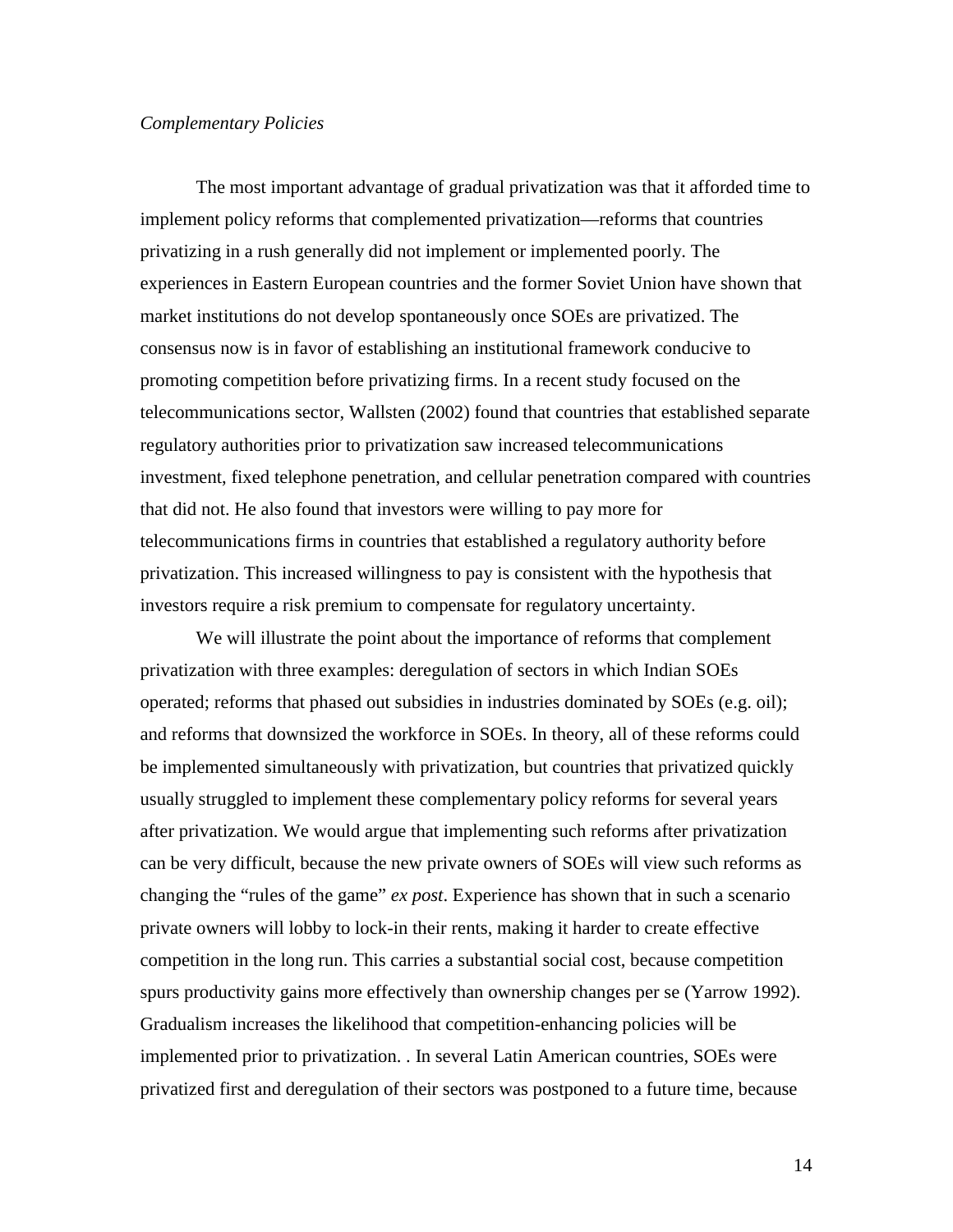SOEs could be sold more quickly—and for a higher price—if they were sold as monopolies (for examples from telecommunications and transport, see Ramamurti 1996).

Countries that privatize gradually—that is, countries whose macroeconomic and political circumstances are such that rapid privatization is unlikely—are nevertheless able to implement deregulation and other competition-enhancing reforms, which face fewer political obstacles than privatization. Even though deregulation is also a threat to SOE employees, labor unions and SOE employees do not appear to fully recognize its long term negative consequences for themselves, or perhaps they are not powerful enough to prevent it. In India, airlines, telecommunications, power, and all manufacturing sectors (e.g. oil, petrochemicals, steel), were deregulated in some measure long before SOEs in the sector were privatized. Indeed, in 2002, several years after deregulation, SOEs were still dominant in many of these sectors. China has followed a similar strategy of economic liberalization and greater private participation in the economy, sans privatization.

The increased competition resulting from industry deregulation - and, in the case of tradable goods, import competition - can force internal reforms in state-owned enterprises, thereby yielding some of the benefits of privatization. Competition puts pressure on SOEs to lower costs, which, in turn, reinforces moves to downsize the SOE workforce. In India, labor union support for the downsizing seems to have been obtained by making the schemes voluntary, and applicable largely to employees close to retirement. Workers were not fired, and compensation package for early retirees was generous, as in other countries adopting this policy. Employees opting for the scheme received up to three years salary, based on length of service. Voluntary retirement schemes (VRS) gradually spread to SOEs in nearly all sectors and have become an important instrument for all large organized sector employees, in both public and private sector enterprises.

This is not to say that gradualism is a prerequisite for labor downsizing. Argentina, which privatized rapidly, sharply downsized the SOE workforce in railroads, for instance, prior to privatization, but it did not do so in the case of telecommunications, its first major privatization. But without the macroeconomic crisis that he was purportedly fighting, President Menem would probably not have been able to take on the

15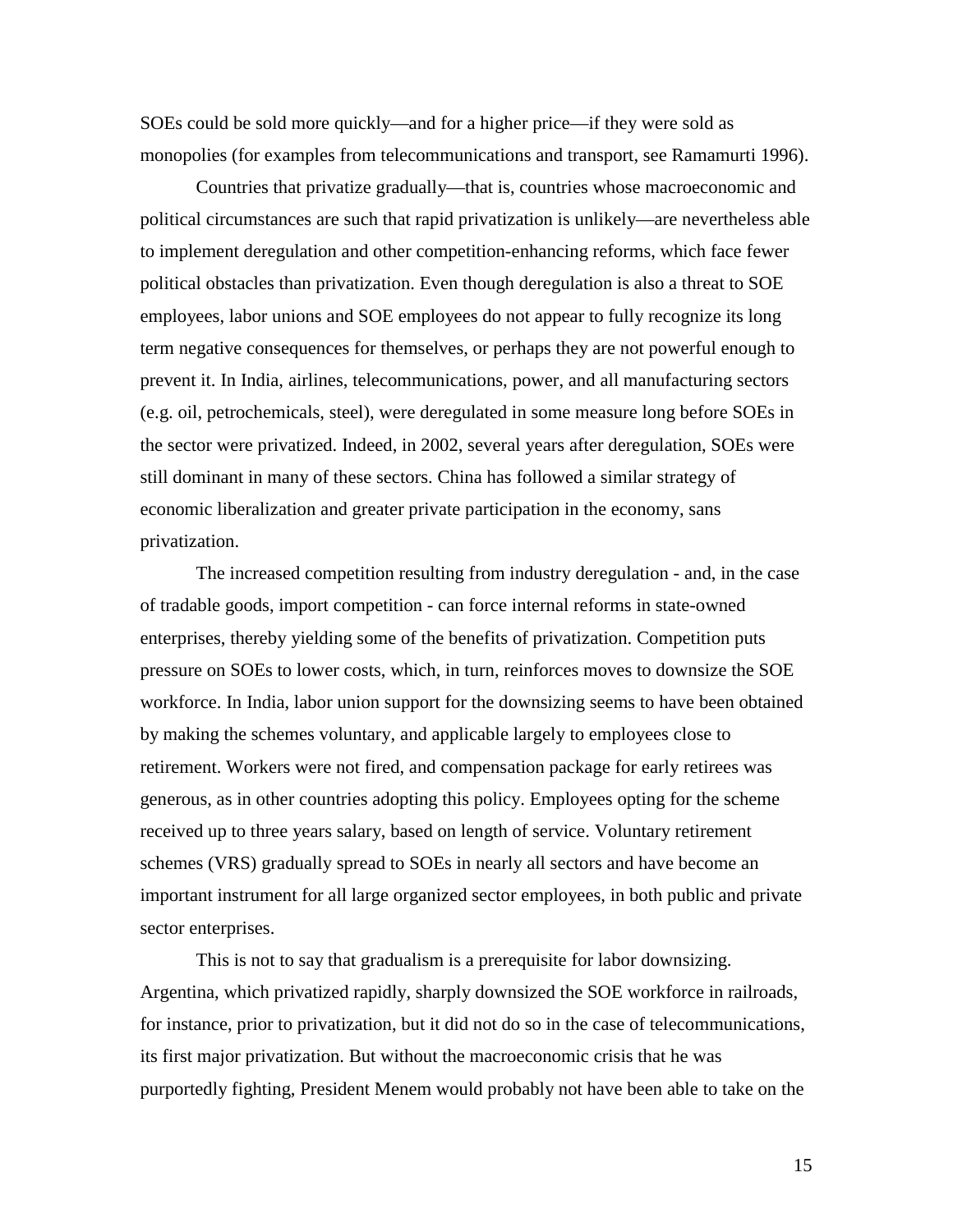unions. Likewise, President Salinas of crisis-ridden Mexico confronted unions early on to pave the way for labor downsizing and privatization. In the absence of an economic crisis, and with prime ministers who were much less powerful than presidents of countries like Argentina or Mexico, labor could not have been downsized rapidly in Indian SOEs without precipitating widespread labor unrest and potentially derailing the entire reforms. Had privatization somehow been implemented rapidly in the Indian case, almost surely it would have resembled the Malaysian approach, wherein SOEs were sold with the condition that workers would not be fired for five or more years (Jomo, 1995). The result then is ownership change with limited improvement in labor productivity.

The increased competition after deregulation, however, can also decrease the sale price of state-owned enterprises. The delay in the sale of Indian Airlines (allegedly sabotaged in part by the concerned Minister and in part by a private sector rival), for example, proved costly for the Indian government precisely because of the complementary reforms. By the time in 2001 when the GOI offered to sell a 26 per cent stake in Indian Airlines to a strategic partner, buyers were uninterested in part because of the amount a new partner would need to invest to turn the airline around (given the airlines' aging fleet) and in part, the decline in market share (by March 2002 Indian Airlines' market share had sunk to 39.9 percent while privately-owned Jet Airways' market dominance grew to 48.9 percent). $8<sup>8</sup>$ 

Gradual privatization also gives governments time to make policy reforms in areas such as price controls and subsidies, because raising prices or ending crosssubsidization are easier done over time than implemented at once. In the Indian case, this point is illustrated by the petroleum sector, where it took the better part of a decade to unwind a system of administered prices under which some products were under-priced (kerosene, diesel) and others were overpriced (gasoline, aviation turbine fuel). Countries that privatized very rapidly were sometimes able to push through such price adjustments in one sweep at the time of privatization (e.g. Mexican telecommunications), but in other instances SOEs were privatized without price reforms or with ambiguous pricing policies.

<sup>&</sup>lt;sup>8</sup> Figures compiled by the Director General of Civil Aviation. Cited in: http://www.rediff.com/money/2002/may/16ia.htm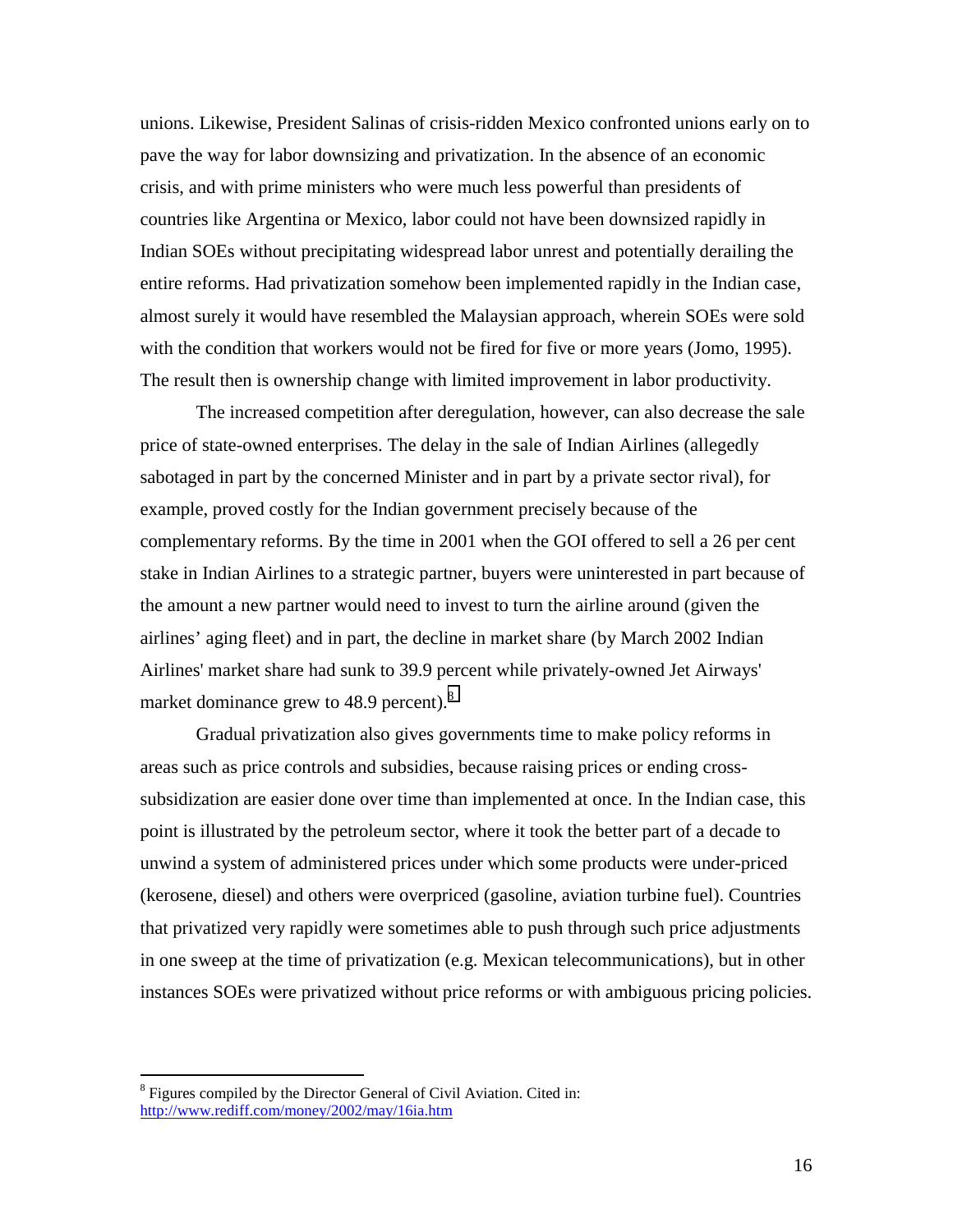Again, without proper price signals, privatization is unlikely to yield the anticipated improvements in allocative efficiency.

The creation of regulatory agencies is another example of reform that is more likely under gradualism. The Indian experience with regulatory institutions is relatively new and checkered (Bhattarcharya and Patel, 2001). The new regulatory institutions include Telecommunications Regulatory Authority of India (TRAI), Securities and Exchange Board of India (SEBI), Tariff Authority for Major Ports (TAMP), Central Electricity Regulatory Commission (CERC), and a newly constituted petroleum regulatory board.

In most cases privatization had to await substantial changes in the policy regime and new regulatory regimes and institutions. In turn this meant that new laws had to be drafted and enacted by Parliament, a time consuming process. Thus SOEs in fertilizers, oil, telecom and power had to await these changes; else, the markets might turn into monopolies or cozy oligopolies. Similarly, the privatization of the National Thermal Power Corporation (NTPC) may have to await the privatization of at least a few State Electricity Boards (SEBs) to whom NTPC sells most of its output.

## *Building Support*

A second major benefit of gradual privatization is that it gives policymakers time to build support for privatization. We alluded earlier to the fact that gradualism can make it easier for opponents of reform to mobilize, but the sequence of reforms seen in India also works in the opposite direction, that is, to blunt opposition to privatization and build new constituencies of support. In other words, gradualism has political appeal, because it spreads or postpones the political costs of reform, while allowing the benefits of reform to be realized early on. One important example of this dynamic in the Indian context is the fact that allowing greater competition in sectors that were dominated by state monopolies demonstrated to the public the advantages of better service and/or lower prices, e.g. in airlines or telecommunications. Having experienced greater choice and competition, the average consumer (and the media) becomes a stronger supporter of

17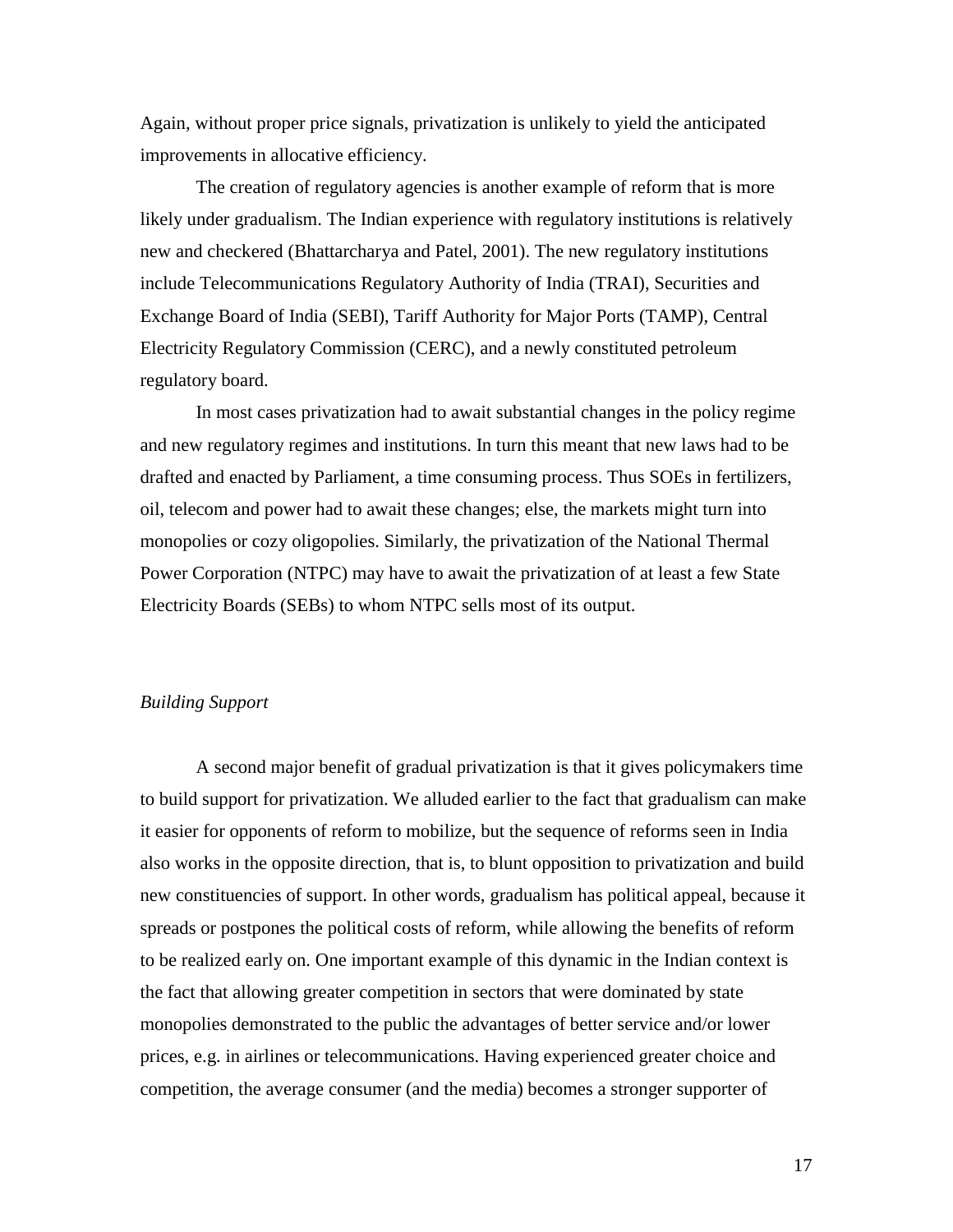further reforms, including privatization. Public support for labor unions and SOE employees can also erode as new private companies provide competing products and services that are superior or cheaper. This, in turn, weakens the bargaining power of workers and unions. A strike by Indian Airlines workers prior to deregulation, for example, would have crippled passenger air transportation. After deregulation the same strike would only have bolstered rivals like Jet Airways or Sahara.

#### *Learning*

The third major advantage of gradualism is that it allows the government to apply lessons learned in one stage of reforms in subsequent stages. These lessons encompass both *substantive policy issues*, such as what policy reforms should accompany privatization or what sale strategy to use for any given enterprise, as well as *process issues*, such as how to manage the divestment process. In India, one can see a vast improvement in how disinvestment was handled in 1992, when the SOE reform program commenced, and a decade later. By 2002, the government was building on the recommendations made by the Disinvestment Commission and was using investment bankers to prepare sale documents, value enterprises, and to invite and evaluate bids. At the same time, a clear political decision-making process was in place, involving the Disinvestment Ministry and the Cabinet Committee on Disinvestment. Although the last did not result in smooth sailing, it at least pinpointed the locus of opposition.

## **WHY EPISODIC ACCELERATION AMIDST GRADUALISM?**

Political compulsions, fiscal pressures, and market realities are necessary but not sufficient conditions for economic policy change to occur. While the gradualism that underlay India's economic reforms also characterized privatization, a combination of leadership and institutional factors accelerated the process. The Minister of Disinvestment in the NDA government, Arun Shourie, was a strong champion. The combination of self-confidence and perception of pecuniary integrity (rare in the case of politicians), was reinforced by transparent procedures ranging from the selection of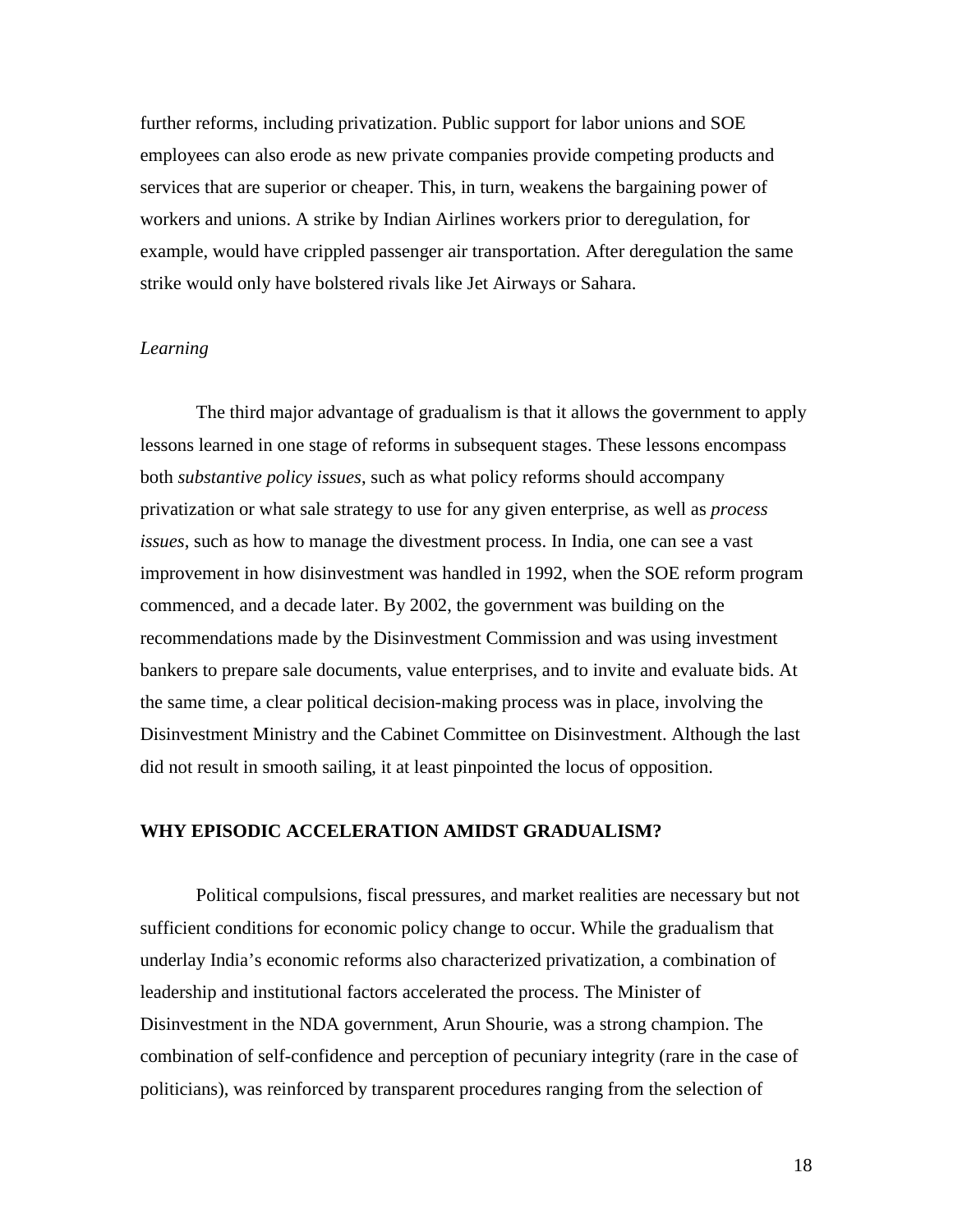advisors, the final selection of the strategic partner, and open competitive bidding. Once transactions were completed, all files were handed over to the Comptroller and Auditor General's office. This procedural transparency played a critical role in the strength of the Supreme Court's BALCO judgment (discussed below), which in turn significantly legitimized the program.

 Although the interest of key actors undoubtedly plays a role in shaping public policy, they are not the only determinant. Institutions also play a significant role, and in the Indian case, they included notably the Supreme Court and Parliament. The 1980s and 1990s witnessed a shift in power away from the legislative and executive arms of government toward the judicial branch, in part because of erosion of the other two institutions and in part because of macro-political changes that caused greater political instability.

However, the growing influence of Indian courts is not necessarily a change for the better. The disjuncture between the speed of judicial decision making and the rapidity with which market forces operate today has meant that the opportunity cost of delays is high. Not surprisingly, the privatization process was frequently held hostage to court challenges. In an atmosphere of general distrust of the state's capacity to conduct financial transactions properly, it was easy to make allegations. In this regard, the BALCO case was an important milestone in India's privatization.

BALCO was India's third largest aluminum company, located in Korba in the newly-created state of Chattisgarh.<sup>9</sup> When the central government announced the sale of 51 per cent of its share to the highest bidder, Sterlite Industries, for Rs 5.515 billion, the Congress Chief Minister of Chattisgarh, Ajit Jogi (a former member of the Indian Administrative Service) strongly opposed it, charging that the BALCO sale had been influenced by payments to an officer of his state government, an officer of the Prime Minister's Office, and one from the Department of Disinvestment. The sale was challenged by the BALCO Employees Union and Public Interest Litigation (PIL) was also filed in different High Courts. At the request of the Union government these cases were consolidated and taken up by the Supreme Court. At the same time, Chief Minister

<sup>&</sup>lt;sup>9</sup> The discussion and quotations in the next few pages draws heavily from Balco Employees Union v. Union of India and others, Supreme Court of India, Indlaw Sc 181, December 10, 2001.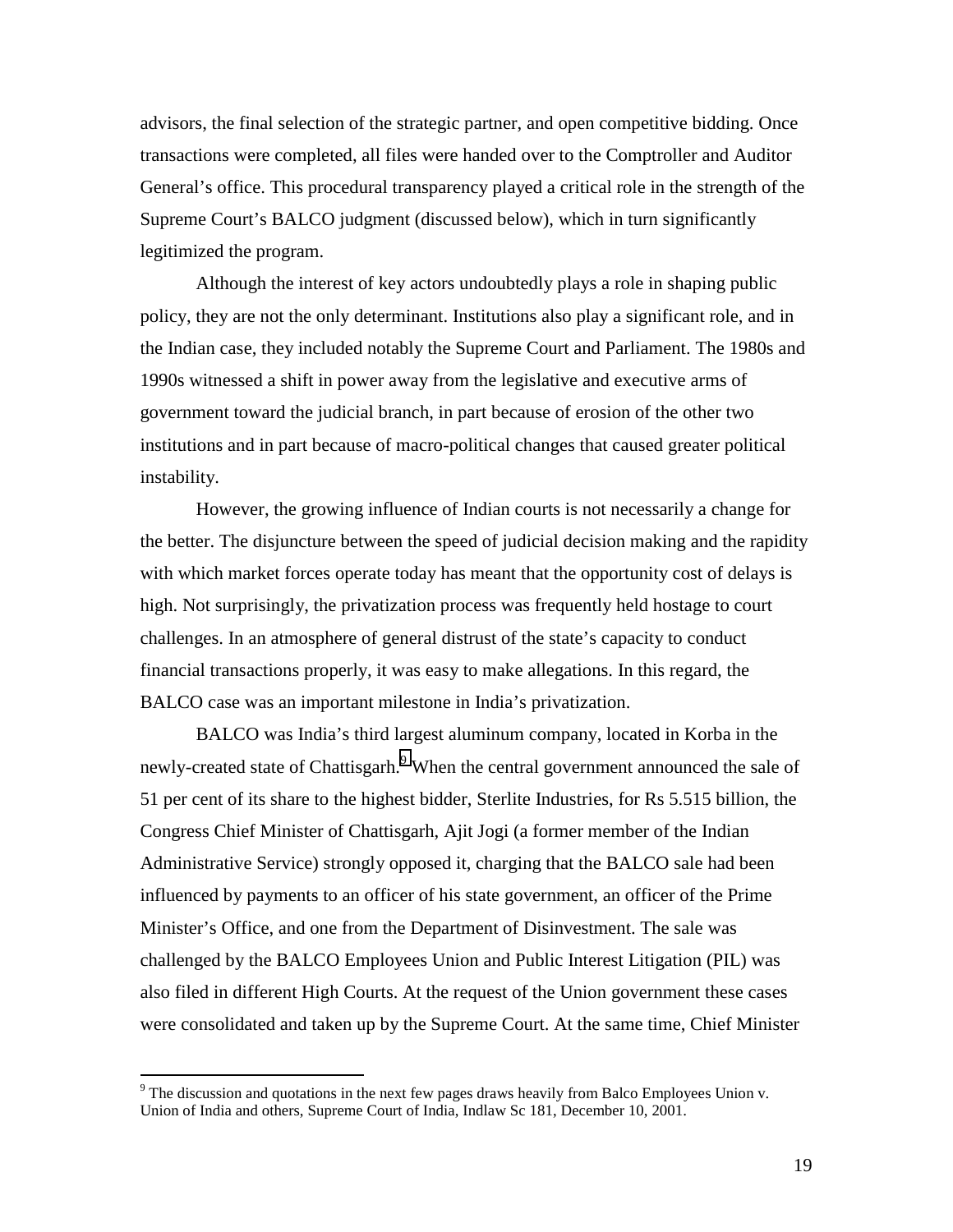Jogi instigated a labor strike in the plant, claiming that workers' future would be jeopardized by privatization. The plant came to a halt for 67 days, inflicting crippling losses, especially because alumina production is a continuous process.

 Ironically, these political and legal challenges were the best thing that opponents of privatization could have done for accelerating the program. In December 2001, a three-judge Bench of the Supreme Court not only upheld the sale, but, in a landmark decision, unequivocally silenced the critics of not only the BALCO deal but other privatizations as well.

First, regarding the alleged malfeasance in the case, the court stated that

 "…the facts herein show that fair, just and equitable procedure has been followed in carrying out this disinvestment. The allegations of lack of transparency or that the decision was taken in a hurry, or that there has been an arbitrary exercise of power, are without any basis. It is a matter of regret that on behalf of the State of Chattisgarh such allegations against the Union of India have been made without any basis. We strongly deprecate such unfounded averments which have been made by an officer of the said State."

The judgment was not simply a strong rebuke to the credibility of Jogi, it served to forestall further challenges by state governments to the federal government's right to privatize.

Second, the Court circumscribed the extent to which courts should scrutinize economic policy, including disinvestment. In this it built upon other recent judgments, signaling a retreat from the judicial expansion over the previous two decades. In a judgment in 1998 (Zippers' Karamchari Union vs Union of India September 1998), the Court had argued that

"In tax and economic regulation cases, there are good reasons for judicial restraint, if not judicial deference, to the judgment of the executive. … In matters of trade and commerce, or economic policy, the wisdom of the government must be respected and courts cannot lightly interfere with the same unless such policy is contrary to the provisions of the Constitution or any law, or such policy itself is wholly arbitrary."

In the BALCO case, the Supreme Court went further, declaring that

"..it is neither within the domain of the Courts nor the scope of judicial review to embark upon an enquiry as to whether a particular policy is wise or whether a better public policy can be evolved. Nor are our Courts inclined to strike down a particular policy at the behest of a petitioner merely because it has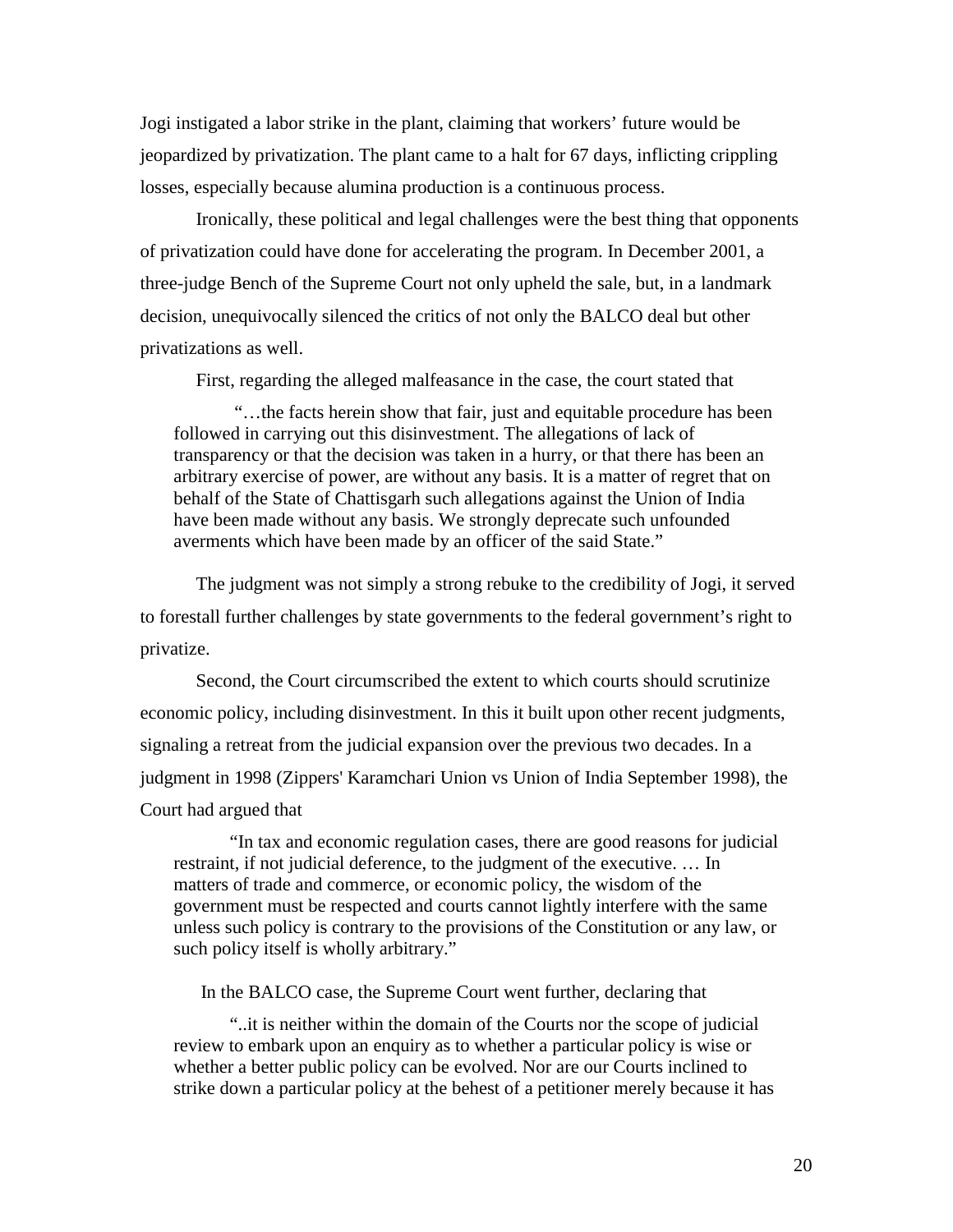been urged that a different policy would have been fairer or wiser or more scientific or more logical. … Parliament is the proper forum for questioning such policy."

The Court further stressed that it would refrain from interfering in economic decisions

"..unless the economic decision... is demonstrated to be... violative of constitutional or legal limits on power or ... abhorrent to reason…In the case of a policy decision on economic matters, the Courts should be very circumspect in conducting any enquiry or investigation and must be most reluctant to impugn the judgment of the experts who may have arrived at the conclusion unless the Court is satisfied that there is illegality in the decision itself."

Third, cognizant of the economic costs of the plant closure as a result of the judicial intervention, the Court for the first time declared that, ''No ex parte relief by way of injunction or stay especially with respect to public projects and schemes or economic policies or schemes should be granted. It is only when the Court is satisfied for good and valid reasons that there will be irreparable and irretrievable damage can an injunction be issued after hearing all the parties.'' It even added that "the Petitioner should be put on appropriate terms such as providing an indemnity or an adequate undertaking to make good the loss or damage in the event the PIL is dismissed.'' While recognizing the important role of PILs, the Court cautioned against the dangers from an excessive use of the instrument. "Every matter of public interest or curiosity cannot be the subject matter of PIL. Courts are not intended to and nor should they conduct the administration of the country. Courts will interfere only if there is a clear violation of Constitutional or statutory provisions or non-compliance by the State with its Constitutional or statutory duties." In regard to disinvestment specifically, it said, "The decision to disinvest and the implementation thereof is purely an administrative decision relating to the economic policy of the State and challenge to the same at the instance of a busy-body cannot fall within the parameters of Public Interest Litigation."

Finally, the Court specified the contours of the rights of labor when policy changes are affected, for instance when the Government disinvests its equity in an enterprise. Virtually every privatization in India was challenged on the grounds that employees were not consulted or that their views were not taken into account. In the case of BALCO, the Court found that the Government had exerted itself to protect the

21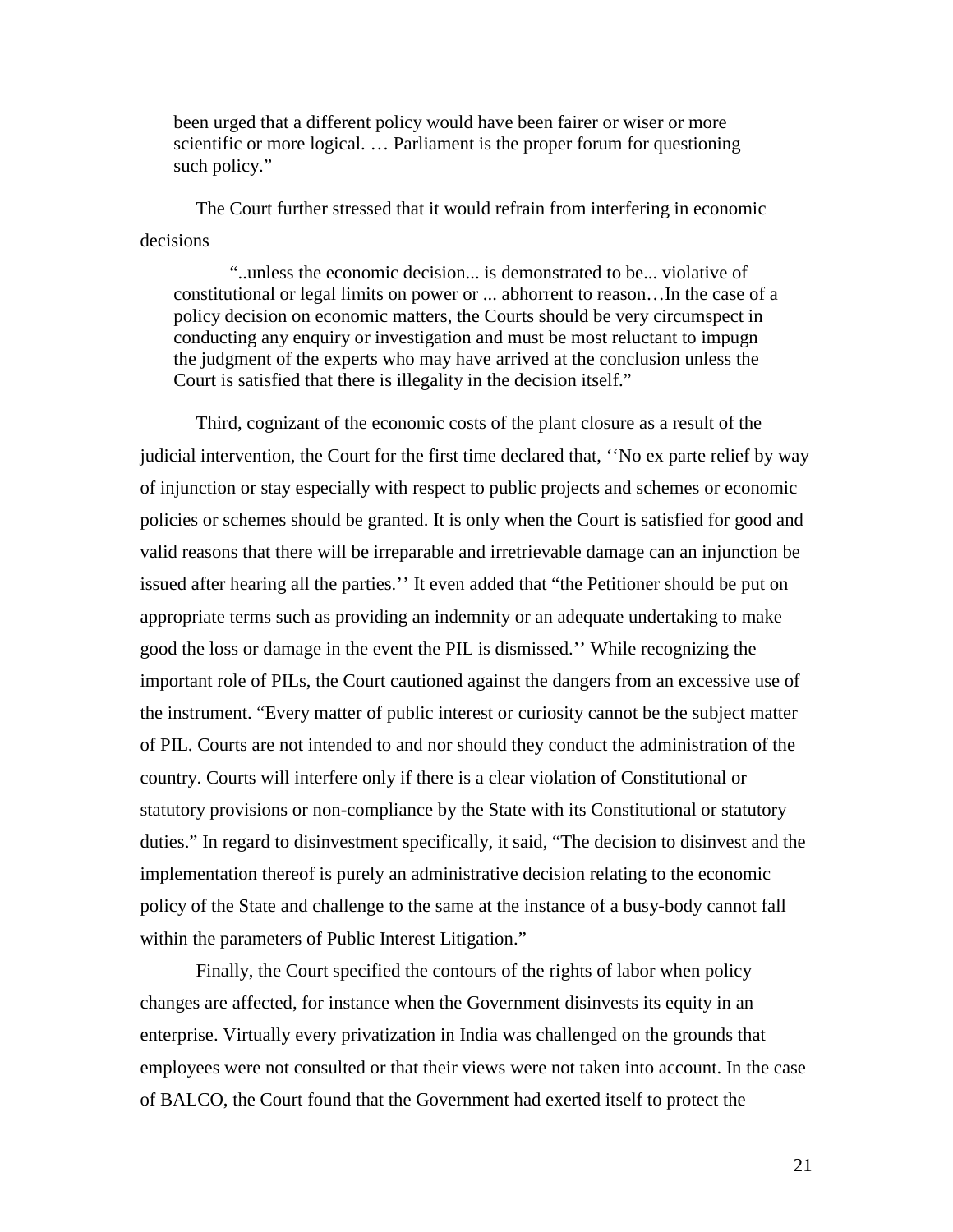interests of employees of the company.10 More generally it emphasized that while it is prudent for Government — like any other employer — to take workers along, to keep them informed about prospective changes and to allay their apprehensions, labor cannot claim a right — either on the basis of natural justice or any other foundation — to be consulted, or the right to receive prior notice, or to be consulted at every stage of the process. Much less can it claim or exercise a veto over the new policies or changes. "Even a government servant, having the protection of not only Articles 14 and 16 of the Constitution but also of Article 311, has no absolute right to remain in service," said the court.

Although the Supreme Court judgement gave a fillip to privatization, the momentum was short lived. Dozens of court cases continued to filed in various High Courts, and while many were dismissed based on the Supreme Court's BALCO ruling, other judgments continued to put a break on the process. The case of Jessop Company Limited (JCL, a company engaged in manufacturing rolling stock for the railways) was a case in point. A petition had been filed by the company union in the Kolkata High Court challenging the sale of the company on the grounds that the company fell in the "strategic" sector. Therefore, as per the government's own policies, it could not unload majority shares to a private party. Although the judge held against the petitioners, agreeing with the Government that JCL did not fall in the strategic sector, he enlarged the scope of the writ petition on the basis of supplementary affidavits. Contrary to the Supreme Court's BALCO judgement, the judge pronounced on the government's decision-making process and on this basis set aside the disinvestment of JCL. The government filed an appeal in to a larger bench of the Kolkata High Court, which overturned the earlier order acidly observing that, "an entirely new case was sought to be built up which was never put up in the proceedings" and where the petitioners had no *locus standi* in the case to begin with.<sup>11</sup> Nonetheless this too was appealed to the

<sup>&</sup>lt;sup>10</sup> After privatization, BALCO offered an early retirement package. Despite strong opposition from the union, more than a quarter of the employees opted for early retirement, but only half of those could be given the package. Under the VRS package, a workers were paid an average of Rs 400,000 (\$8,489) while executives received double this amount.

 $11$  Based on the judgement of the Kolkata High Court, July 8, 2003. The original single judge judgement was made on March 25, 2003.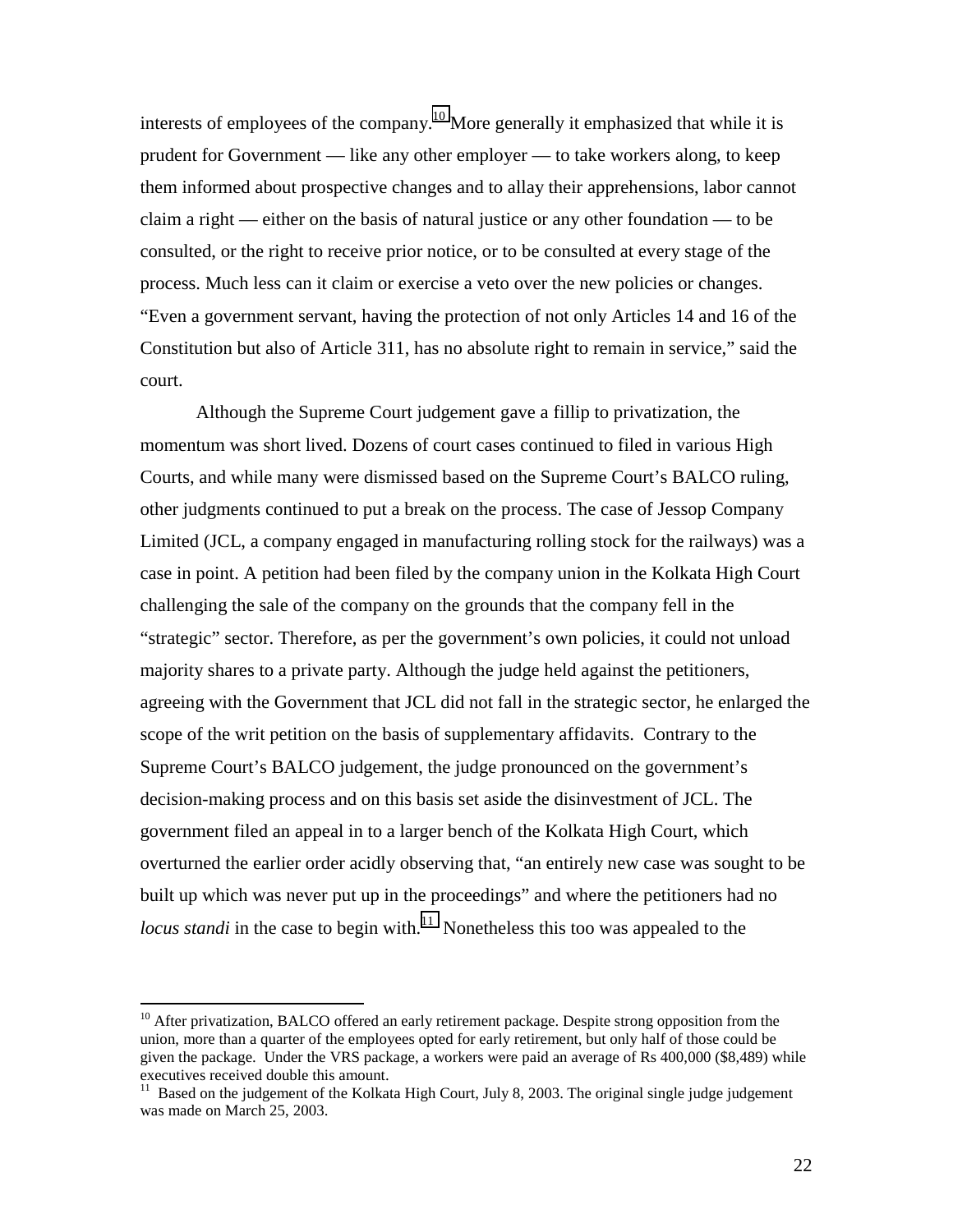Supreme Court and more than a year and half after the privatization, the case was still caught up in legal limbo.

A much greater systemic challenge to privatization, however, came from a Supreme Court ruling in September 2003. The ruling was on a narrow question of law: could the government privatize two large oil companies (Bharat Petroleum (BPCL) and Hindustan Petroleum (HPCL)) that had been nationalized through acts of parliament in the heyday of economic nationalism in the 1970s without repealing or amending the said laws? Amending the laws would require going back to parliament, which the government wanted to avoid since it did not enjoy a majority in the upper house. The Court ruled that the specific language in the ESSO Acquisition Act required the government to seek parliament's approval. Since many PSUs had come into being after nationalization (or where a nationalized firm was merged with an existing PSU), the implication of the Supreme Court verdict, that the sale could take place only after legislative approval rather than simply executive action, was evident. The massive immediate decline in PSU stocks (exceeding \$2 billion) reflected market perceptions that the decision implied substantial delays for further privatization.<sup>12</sup>

Another institution that shaped privatization was Parliament. As discussed earlier, for a variety of reasons at the rhetorical level at least, political parties did not back privatization enthusiastically, although in private their leaders may have acknowledged that reform was necessary. Parliamentary standing committees also invariably criticized privatization decisions. Thus, with regard to the government's decision to privatize Shipping Corporation of India (SCI), the Parliamentary Standing Committee on Shipping said "The committee fails to understand as to why the decision for divestment of SCI has taken place when SCI is able to manage its activities through its own resources". Other Parliamentary Committees criticized the government on the issue of land valuation in privatization transactions, saying asset valuation guidelines were "inadequate and vague" and that land should be valued separately and factored into total asset value. Parliamentary committees and other critics often cited under-valuation of land as an example of SOEs being sold at "throwaway" prices, even though the market value of

 $12$  In the two days following the Supreme Court decision the aggregate market capitalization of 35 quoted PSUs declined by Rs 11,472 crore (down 4.61 per cent). *Financial Express*, September 18, 2003.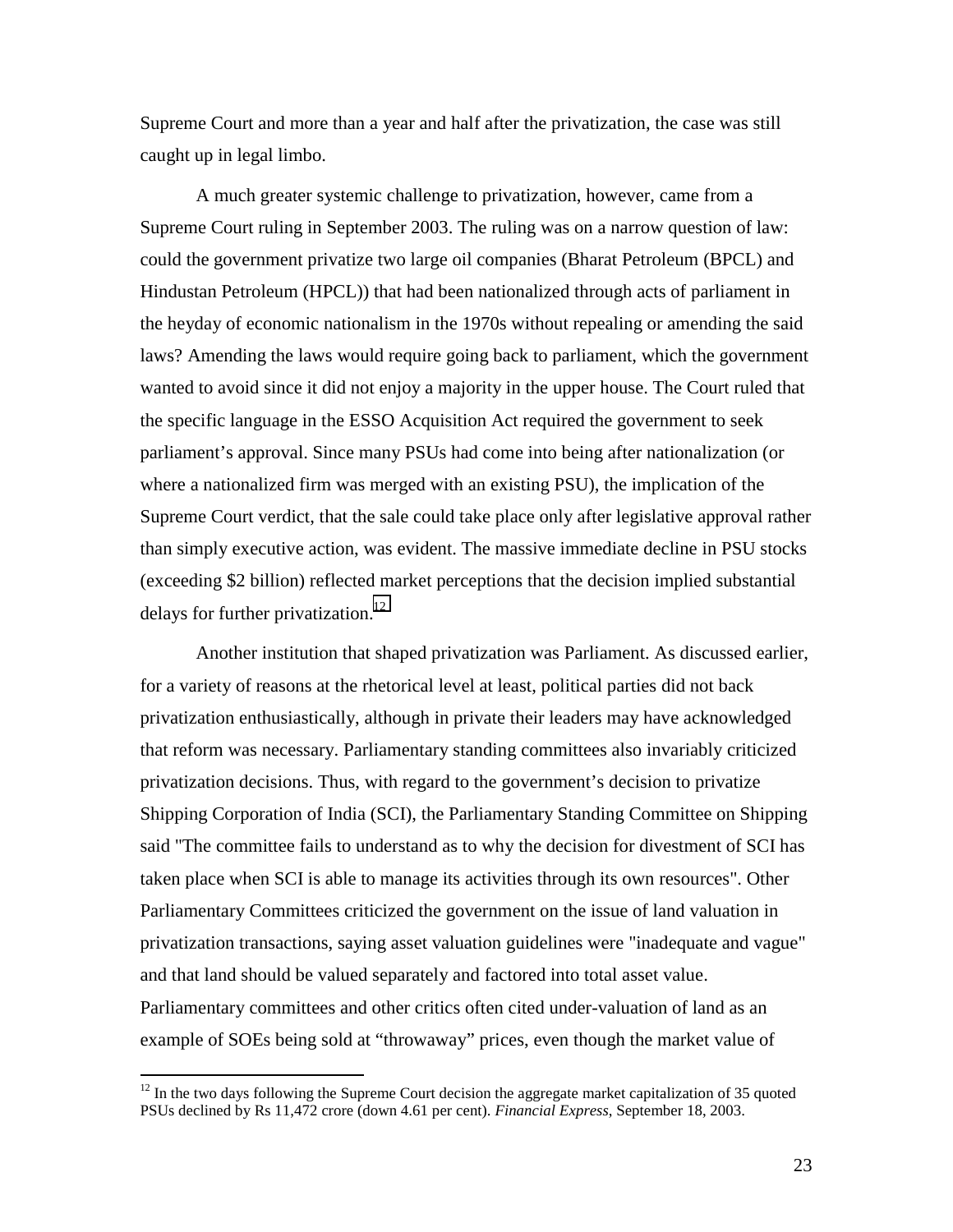such land was limited by the fact it could not usually be sold without the permission of the state government.

Parliament played a more important, and negative, role through its unwillingness or inability to pass legislation that would undo or modify prior law, or help create new regulatory institutions. Unfortunately, Parliament's legislative output dropped by onethird in the 1990s relative to previous decades, even as the need rose for new legislation to see through economic reforms (Kapur and Mehta, 2002).

## **EPISODIC MOMENTUM**

Over the last few years, three privatizations stand out a having set precedents for the program. Foremost was the case of BALCO, which we discussed in detail earlier. Though the privatization was fiercely resisted both by the Chief Minister of the state where the firm was located (Ajit Jogi), as well as labor, the story was quite different less than a year later. Post-strike, workers returned with a court-brokered agreement that protected their jobs and paid them full salary for the strike period. In an exceptional gesture to compensate for a 67-day strike last year opposing privatization, workers volunteered to work overtime for free till the plant records 100 per cent operational output. The union leader who led the strike admitted that, "[the strike] was a terrible mistake. There is virtually no pressure. Even idle employees are being paid and the company pay package is the best in the last three decades." The Chief Minister also made a *volte face* insisting, "who says we protested against disinvestment? We only protested against the company's valuation. We are disinvesting all over the state."<sup>13</sup> Under Jogi's leadership the state of Chhattisgarh emerged as the vanguard of state-level SOE reforms, closing as many as thirty of them. The post privatization success of BALCO and Modern Foods was particularly important in that it demonstrated that labor was not necessarily a casualty of privatization.

<sup>&</sup>lt;sup>13</sup> Outlook, March 2002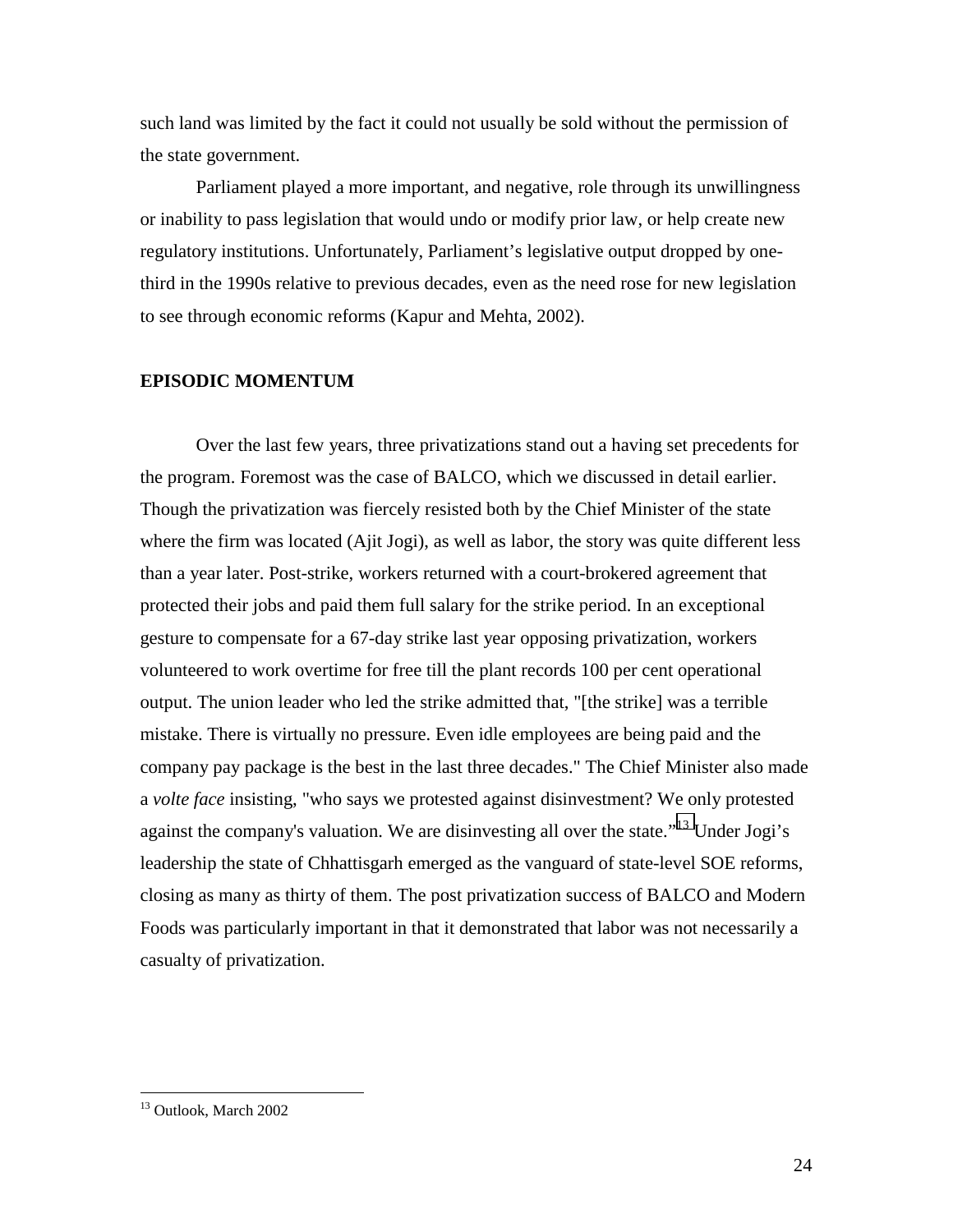The privatization of Paradeep Phosphates for Rs. 151.70 crores, below the reserve price of Rs 176 crores was another important landmark.<sup>14</sup> This was the first time in the government's disinvestment drive that the government agreed to a bid price below the reserve price. With the firm incurring a loss of Rs 10-12 crores every month, re-bidding would have resulted in a delay where the losses would have exceeded the difference between the bid and reserve prices (as of 31 March 2001, Paradeep Phosphate's accumulated losses stood at Rs. 431.50 crores). The sale of a government asset below the reserve price would normally have attracted instantaneous howls of protest and allegations of malfeasance. Indeed, in 1994, a report by the Comptroller and Auditor General (CAG) had claimed that the government had sold shares below the reserve price. The ensuing criticisms coming as they did at a time when the stock market had fallen, resulted in the government putting a brake on the sales of PSU shares, fearing of charges of undervaluation (Ahluwalia, 2002).<sup>15</sup> In a country where the polity is swarming with scams, scandals and corruption, and where distrust of state functionaries is acute, an extreme risk averseness has become the norm be it public sector bank lending (Banerjee, 2001) or defense procurement. Bureaucrats in senior positions privately admit to postponing decisions to avoid controversies, especially following the investigation of Air India's Managing Director for charges of which he was later cleared. Fearing that any major financial decision is bound to be probed later, bureaucrats find it simpler to let a file go back and forth.

The third landmark sale was that of IPCL (the second largest petrochemicals producer) to Reliance Industries (the largest), giving the latter a dominant position in many segments of petrochemical markets. This sale resolved fundamental policy issues that had delayed sell-offs, such as barring companies from bidding because of monopoly concerns. The government adopted a policy that it would not bar companies acquiring SOEs even if it resulted in a monopoly, provided the assets divested were in the manufacturing sector. The underlying logic was that for tradable products import competition would impose the necessary discipline. However, this required the

<sup>&</sup>lt;sup>14</sup> The government sold a 74 per cent equity stake in Paradeep Phosphates Ltd to Zuari Maroc Phosphates Private Ltd — a 51:49 joint venture between the K.K. Birla-promoted Zuari Industries and Maroc Phosphore of Morocco.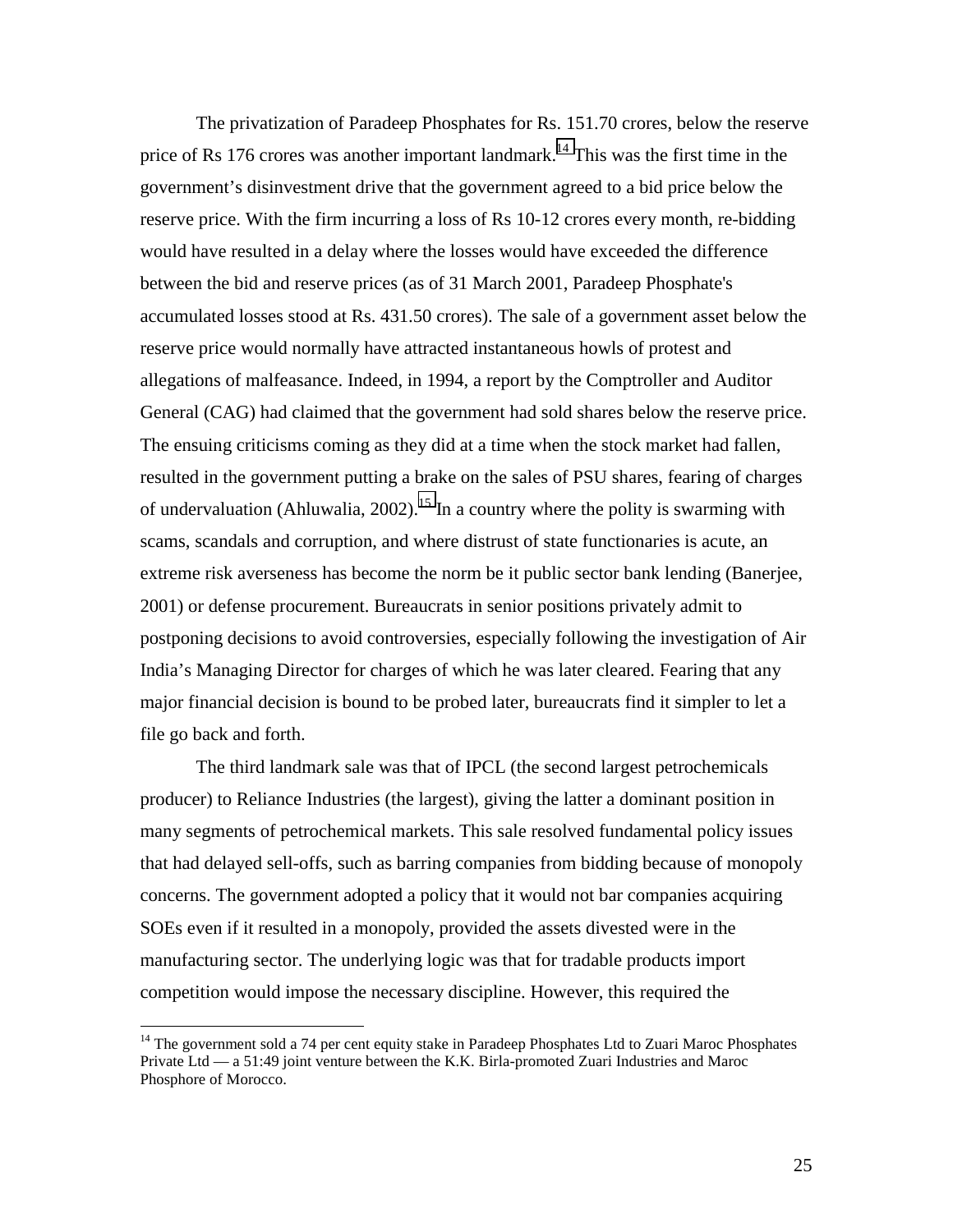government to reduce tariffs as well, and this inexplicably it did not. As a result the winning bidder's market dominance gave it monopoly profits. However, in the services sector – airlines, banking, oil retailing – sector which are largely non-tradeable and hence protected from global competition, the government decided to not allow the divested assets to go to a company if it led to a monopoly status. The government followed a similar logic in barring the acquirer of one oil company from bidding for other oil companies.

## **THE "PRIVATIZATION" OF THE INDIAN STATE ?**

The discussion until now has focused on a narrow definition of "privatization" – control of state assets legally passing into private hands. However, in a broader sense, privatization was becoming much more potent in the Indian landscape even under the "gradualist" regime. Land and space were being privatized through the growth of gated communities, social services were increasingly provided by private players, private security services and private transportation were replacing their public substitutes, and so on. In general there was a perceptible decline in the "publicness" of public services. Private townships and buildings, with their own water, power and sanitation systems have taken over functions once performed by the public sector. With the state unable to extract work from its own employees, outsourcing of government work to private agencies has also been increasing. In Delhi, the finance ministry has outsourced the cleaning of its toilets, and even security in some of its buildings is provided by private firms. The civic function of cleaning streets has been privatized in Hyderabad and Chennai. In Madhya Pradesh, government hospitals have been handed over to local committees to oversee and run (with reportedly dramatic improvement in services). The exit of India's elites from public services is a positive development inasmuch as it frees up scarce public resources. However, when powerful actors exit the system, the public sector has even less incentive to perform. Even the drafting of bills and legislation are being outsourced: 'the Andhra

<sup>&</sup>lt;sup>15</sup> Although it was true that the sales value was lower than the original reserve price, the latter had been lowered because it has been based on wildly optimistic earnings projections.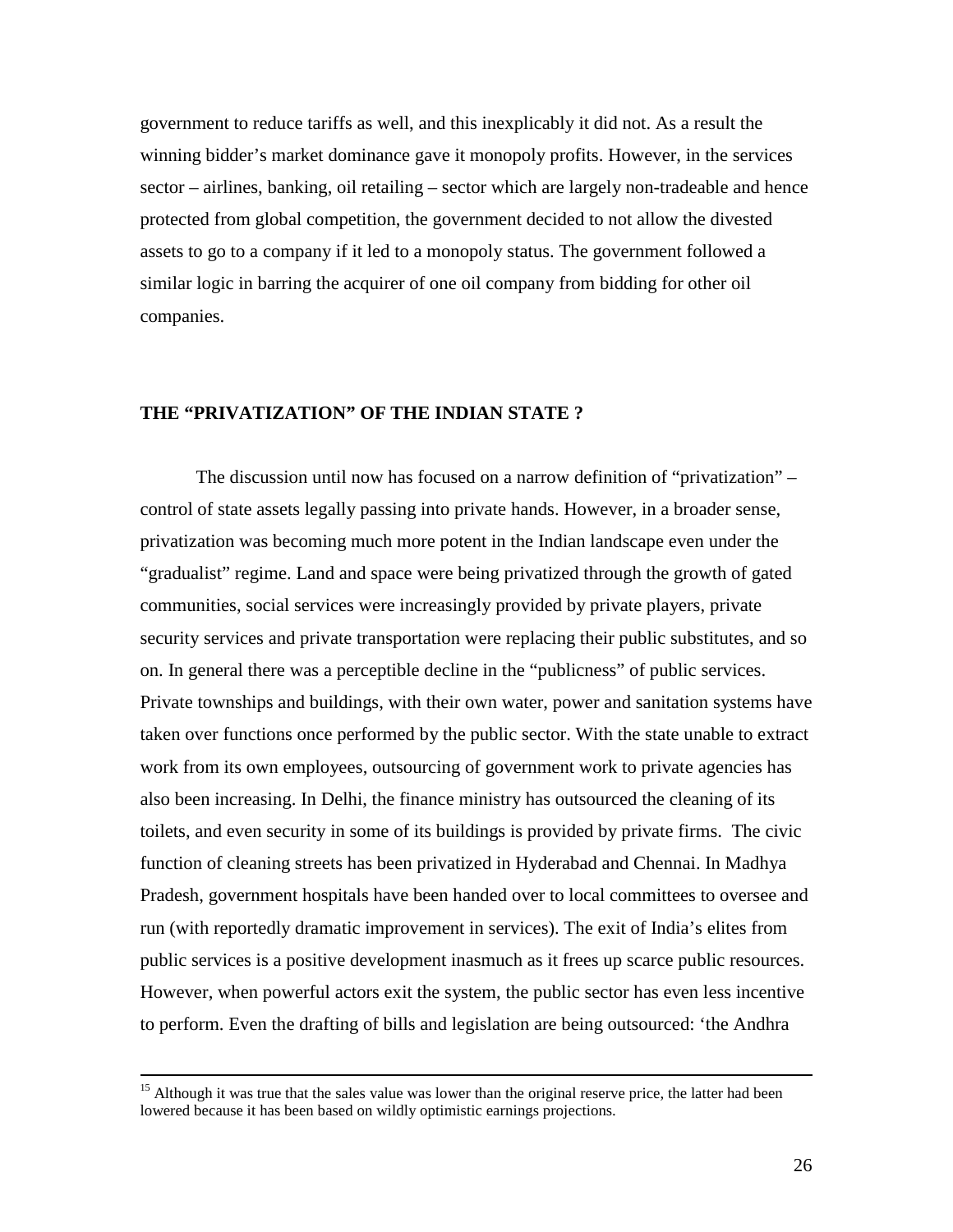Pradesh Infrastructure Development Enabling Act, 2001,' arguably a landmark in infrastructure-enabling legislation, was outsourced to a private law firm with consultancy inputs from the credit rating agency, Credit Rating Information Services of India Ltd. (CRISIL).

Even defense production, one of the holiest cows of state regulation, was liberalized by early 2002. Forty percent of the purchases by defense SOEs and the Ordnance Factories Board (OFB) were outsourced to the private sector. One hundred percent private ownership, including up to 26 percent of foreign ownership, was permitted in the defense sector. Another sacred public monopoly, in radio and television, was opened to private participation a decade earlier. Channels were auctioned to private parties, and consumers had a choice of 100 TV channels and even more radio channels.

Road transport's share of surface transportation rose from 20 percent of passenger traffic and 11 percent of freight traffic in the 1950s to 80 per cent and 60 per cent, respectively. Road transport was largely private, while the other principal mode, railways, was largely public. India's elites do not travel by train any longer. In air transport, the first switch occurred from the public sector airline to private sector airlines. And plans to turn over the four major international airports of Mumbai, Delhi, Chennai and Kolkata to private players on a 30-year lease, and proposals to let private investors build new airports at Bangalore and Hyderabad, elites will completely bypass the public sector transportation system.

 In the social sector the low degree of satisfaction with public services has led to exit, raising the demand for private provision. The results of a recent study focusing on the five basic public services that are of special concern to the poor -- drinking water, health and sanitation, education and childcare, public distribution system (fair price shops) and road transport – are revealing. Using "satisfaction" as a measure of the citizen's overall assessment of essential public services the survey finds:<sup>16</sup>

- only 13 per cent are satisfied with the behavior of doctors and paramedical staff
- only 16 per cent are satisfied with the performance of the teachers
- 5 per cent were satisfied with sanitation in the schools.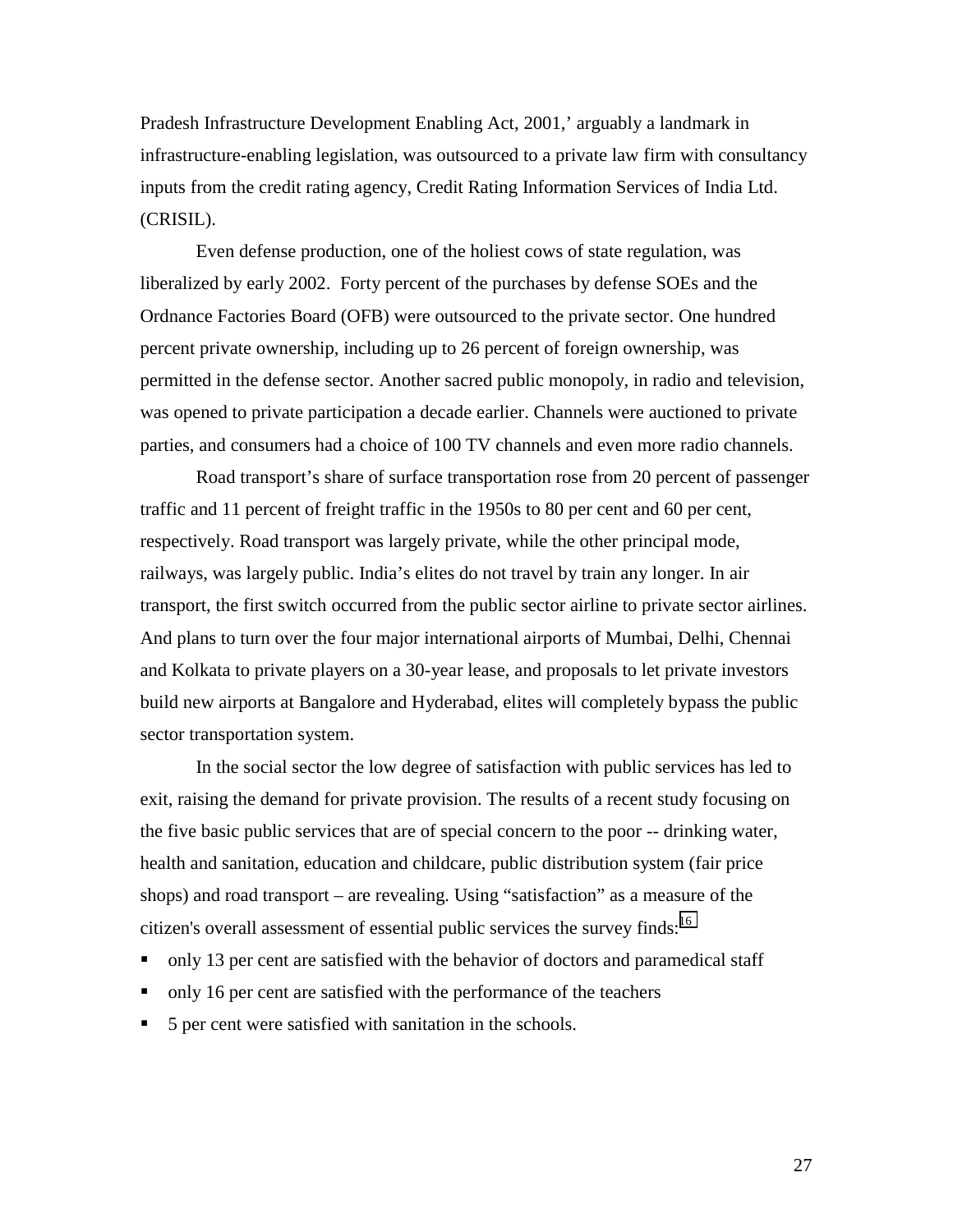- satisfaction with drinking water ranged from 25 per cent in Kerala to 53 per cent in Tripura.
- 22 per cent were satisfied with the public transport system

The state's failure to deliver services has also increased the attractiveness of sectarian organizations. In education, the Vidya Bharti schools run by the RSS cover the gamut from primary to higher secondary level and some colleges, training schools and vocational training colleges. Along with Shishu Vikas and Sanskar Kendras, this system claims to be "the largest non-government educational organization" in the country, with 14,000 educational institution, 73,000 teachers and 1.7 million students.17 In West Bengal, budgetary support for *madrasas* increased from a few lacs in 1977 to more than Rs. 200 crores in the late 1990s. And in health, the ratio of private to public expenditures has increased noticeably in recent years (Table 4a, 4b, 4c).

> Table 4a, 4b, 4c here --------------------------

 The "market" for public office in the India state is hardly a new phenomenon (see Wade, 1984). The recent case of the Chairman the Punjab Public Service Commission (PPSC), who treated his office as a sales agency where every government job under his control had a price tag attached to it, revealed the extent to which the state has been de facto privatized. Jobs were sold outright based on a rate-chart prepared for various posts under the jurisdiction of the PPSC (a post in the Punjab Civil Service carried the highest 'premium').<sup>18</sup> In Karnataka, the Stamps and Registration Department had volunteers' who performed the work of the clerical staff. They were not part of any official roster, but each of the 201 sub-registrar offices in the state had between 8 and 15 such volunteers, depending upon the amount of work. They even had their table of "wages," which was

<sup>&</sup>lt;sup>16</sup> Public affairs Center, `State of India's Public Services: Benchmarks for the New millennium', Bangalore. The study was conducted between April and July 2001 by ORG-MARG in 24 States, covering 37,000 households.<br><sup>17</sup> Source: http://www.rss.org/VIDYA%20BHARTI.htm

 $18$  According to news reports, in the course of his tenure of six years the Chairman of the PPSC made nearly 3,500 appointments and in the process allegedly amassed Rs.100 crores.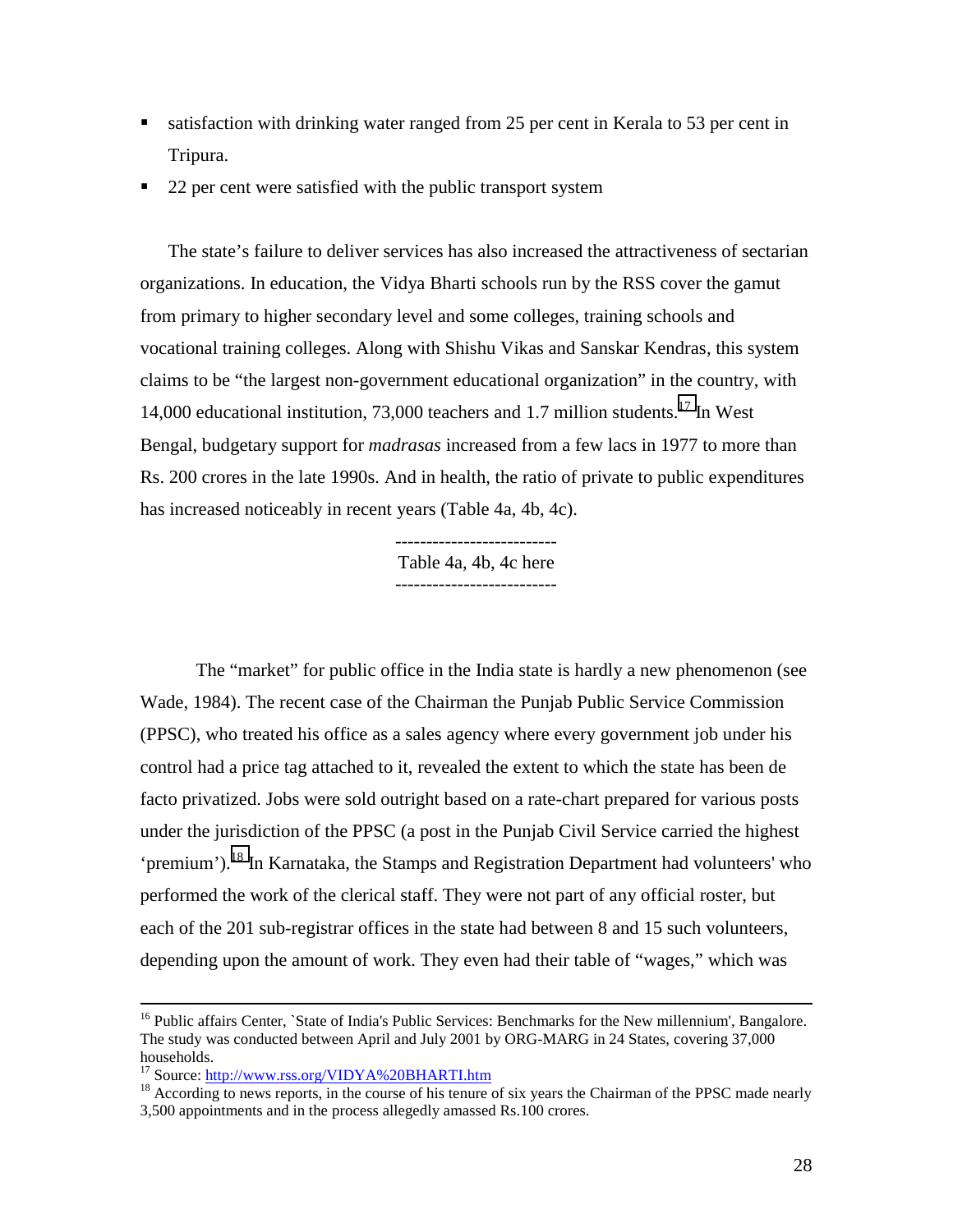paid out of bribes. In other words, government employees were subcontracting work to "volunteers," whom they paid out of the bribes collected from the public.<sup>19</sup>

## **THE BUMPY ROAD AHEAD**

 $\overline{a}$ 

By 2002, the privatization program appeared to be on a roll. The postprivatization performance of three former SOEs that were the first to be privatized were the best testimony to the fruits of privatization – higher sales, and greater margins and investments. The government had finally managed to successfully sell large firms like VSNL, IPCL and Maruti to strategic investors, including foreign firms like Suzuki, without controversy, without charges of corruption, and major without legal challenges. However, when it sought to privatize two large oil companies (BPCL and HPCL), deep differences within the cabinet stalled the sales. Finally, a compromise within the ruling coalition, appeared to set the process back on track in early 2003. With a successful offering of the remainder of the government's shares in Maruti through an IPO in spring 2003, there appeared to be renewed momentum.

However, the Supreme Court's ruling in September 2003 was a reminder that India's privatization program would continue to zigzag in the future as it had in the past. The ruling also highlighted the one singular weakness of India's privatization program – the failure of the political leadership to aggressively make the case for the program to the public and craft imaginative solutions that would link the privatization proceeds to visible programs benefiting the poor. In the absence of such an effort it was easy for many to view privatization as one more aspect of liberalization that had little to do with their daily lives.

During the 1990s, the Achilles heel of India's economic reforms was the inability to rein in the dangerously high fiscal deficits. If anything, the problem worsened, especially at the state level. Forty-three central government SOEs consistently ran losses during 1991-2000, with cumulative losses of Rs 34,261 crores at the end of fiscal 2001.

<sup>&</sup>lt;sup>19</sup> Estimates of the bribes in this department alone were Rs 200 crores. *Economic Times*, April 13, 2002.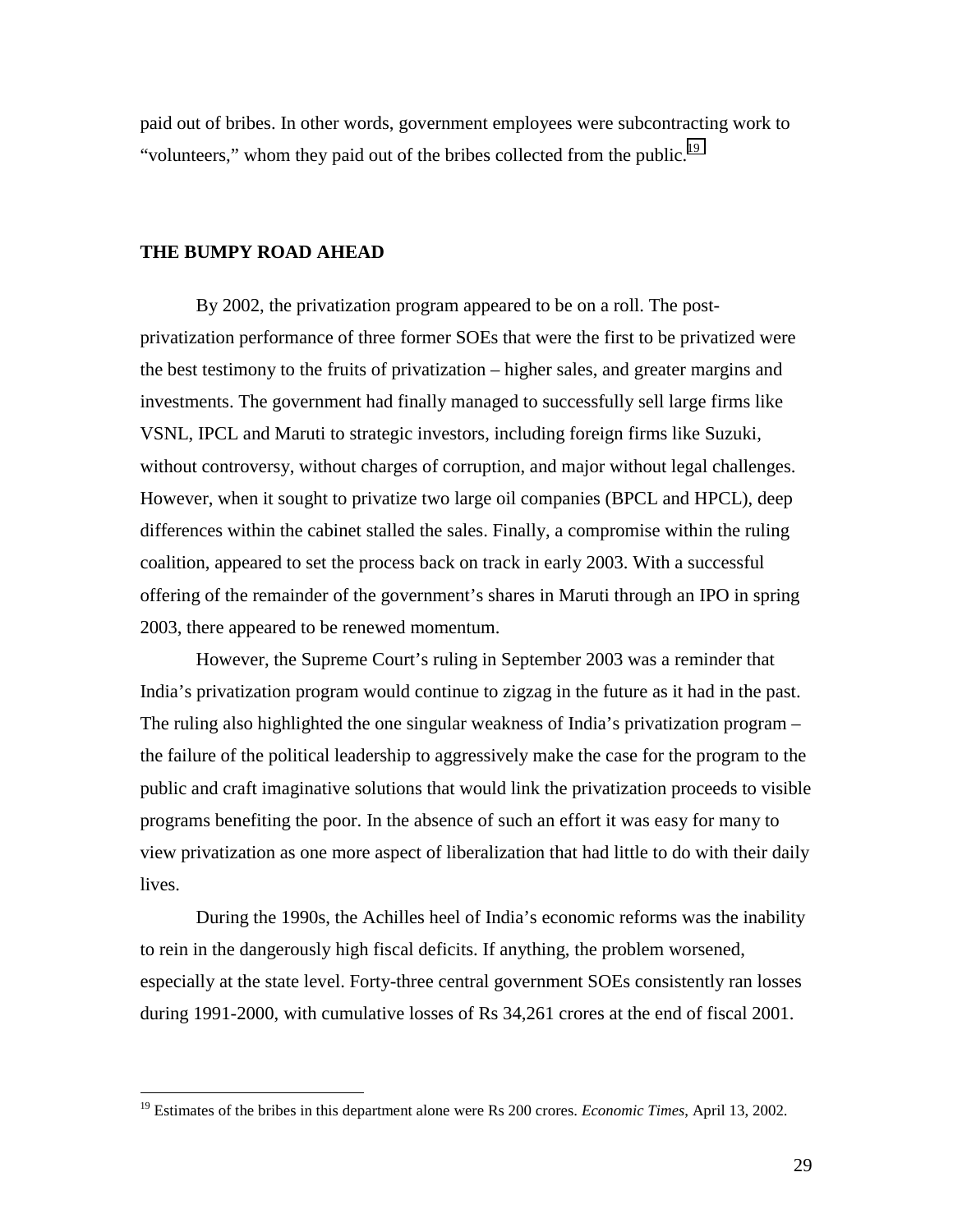Just five of them accounted for three-fourths of the accumulated losses.<sup>20</sup> The Bureau of Industrial Finance and Reconstruction's portfolio included 178 SOEs owned by the central government (Table 5). In short, the poor performance of SOEs will continue to put pressure on the government to restructure or privatize SOEs.

> -------------- Table 5 here ---------------

Privatization will be particularly difficult in three types of SOEs. First, there are the loss-making SOEs, whose privatization has been problematic in the past. Of nine attempts to divest such SOEs through mid-2003, not one resulted in a consummated deal. In one case, Hindustan Organic Chemicals, the liabilities of the firm were so high that it would have had to be sold for a negative price. Shutting down such firms and selling their assets, and using these proceeds to pay off workers dues, will be the likely solution in many such cases. This is particularly so in those cases where the enterprise is sitting on prime urban land. Although this did not work for many years in the case of textile mills belonging to the National Textile Corporation (many of which were closed for more than a decade without their assets being sold off), there has been some movement in this regard of late.

Second, SOEs in infrastructure sectors – ports, railways, road transport, or power –will present special difficulties. In these cases, the private sector will have to be encouraged to enter through long-term leasing of state assets rather than outright sales which create local monopolies. Several major ports have already been corporatized and placed on 30-year leases with private operators, and private firms have been encouraged to set up greenfield ports. Similarly, in the case of the giant Indian railways, one will witness greater outsourcing (such as the decision in 2002 to hive off the parcel business), public-private partnerships (such as in the construction of some new lines) and restructuring as its struggles to cope with its mounting pension liabilities. However,

 $^{20}$  These were Hindustan Fertiliser Corporation, Fertiliser Corporation of India, Rashtriya ISPAT Nigam, Indian Iron & Steel Company and Indian Drugs & Pharmaceuticals with accumulated losses of Rs 6,133 crore, Rs 5,468 crore, Rs 4,429 crore, Rs 1,576 crore and Rs 1,415 crore, respectively over the last 10 years. Hansika Pal, Times News Network, March 24, 2002.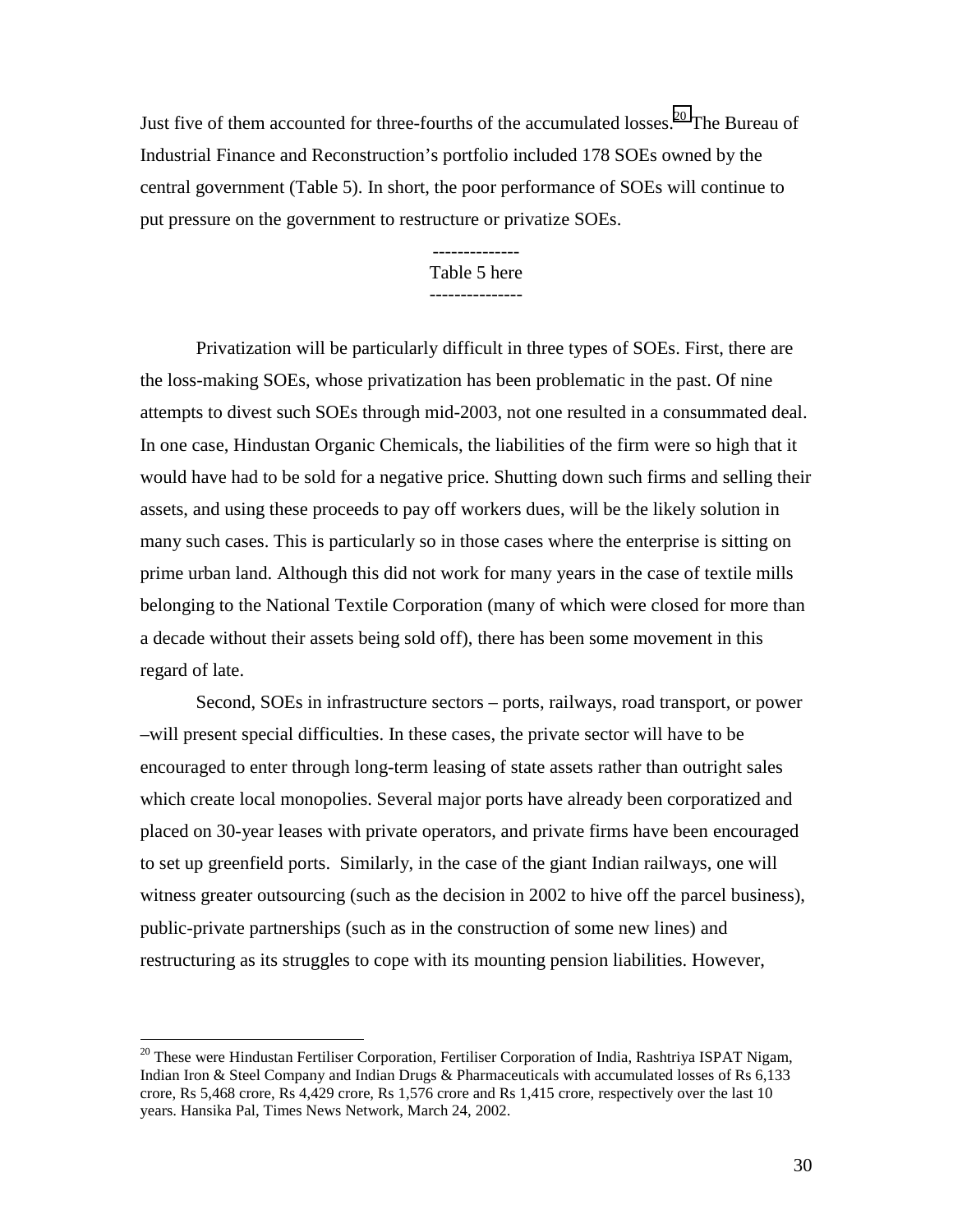deeper privatization is unlikely and, as the deeply problematic British experience has demonstrated, perhaps unwarranted as well (Wolmar 2001).

 Road transport is another sector that has severely drained the finances of state governments. Since 1950, when the Road Transport Corporations Act was passed, seventy state road transport undertakings have been created all over the country. During 1999-2000, these undertakings incurred a total loss of around Rs. 2,000 crores, forcing state governments to embark on restructuring programs. However, unlike power, where the failure to reform has serious consequences for the rest of the economy, alternative suppliers in the private sector make reform of state road transport less critical.

Power is the one sector whose reform is both critical to India's economic growth but particularly difficult to implement. Out of the total energy generated in the country, only 55 per cent was reportedly billed and only 41 per cent was realized. In 2000-2001, the average revenue realized per unit of power (212 paise) was 92 paise below the average cost of supply (304 paise).<sup>21</sup> As a result, the annual losses of state electricity boards reached Rs 26,000 crores, with theft alone contributing to Rs. 20,000 crores in losses. Any privatization in this sector will have to be preceded by the establishment of regulatory commissions and the ending of cross-subsidies. By early 2002, twelve states had done so. However, the poor record of privatization in one of the earliest reformers the state of Orissa—was a painful reminder of the barriers to effective reform of the sector. Nonetheless even here, with the passage of the Electricity Reform Act in 2003, a greater private sector role is inevitable, and as fiscal pressures mount in the states, is likely to occur faster than in the last decade.

 Finally, some of the greatest challenges to privatization will arise in the financial services sector, both due to the size and power of the unions and the knotty regulatory issues presented by the sector. The strategy again has been to liberalize private sector (nine licenses since 1993) as well as permit existing foreign banks to open more branches. In the three-year period from 1998-1999 to 2000-2001, state-owned banks opened 914 branches and closed down 200 branches, while private sector banks opened

 $21$  "Power on Demand by 2012," April 2002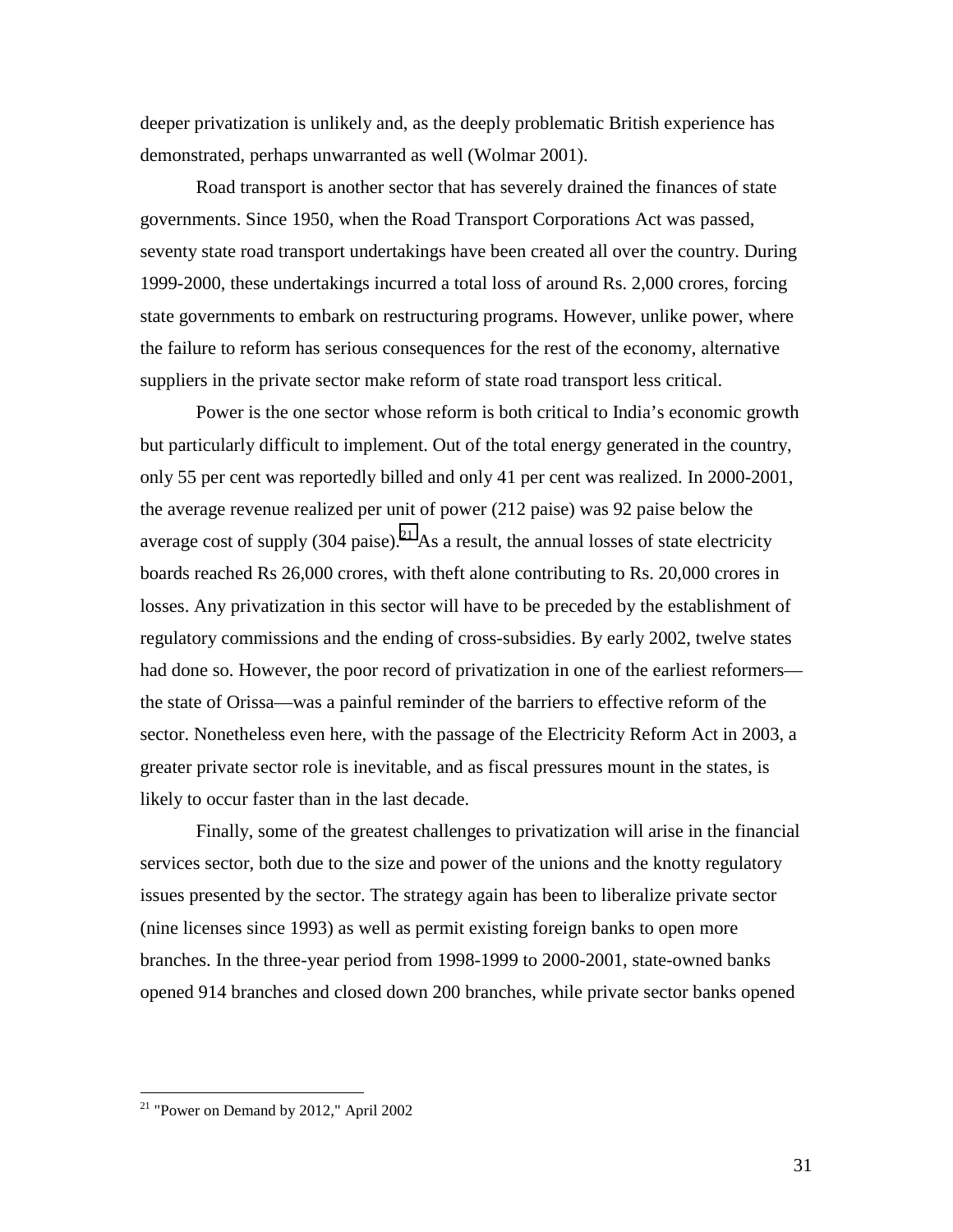575 branches. $^{22}$  Since non-bank intermediation has increased, even the public sector banks have had to improve efficiency, however gradually, to ensure survival. However, the privatization of existing state banks requires the passage of the necessary legislation by Parliament, notably bills amending the State Bank of India Act, the Banking Companies (Acquisition and Transfer of Undertakings), and the Financial Institutions Laws (Amendment) Bill, 2000. This is unlikely in the immediate future.<sup>23</sup>

In the near future (and in contrast to the past), the states are poised to become the standard bearer of privatization in India. In comparison to public sector undertakings owned by the federal government, those owned by states, while smaller in size, have always performed much worse. The stark contrast between the returns on government investment and the opportunity cost of funds (proxied by the interest rate on government debt) is self evident (Table 6).

#### -------------- Table 6 here ---------------

Opposition parties might decry privatization by the federal government as "antipeople" but in many of the states where they are in power, they have quietly begun to either privatize or close their SOEs, virtually all of which have been hemorrhaging red ink. Labor resistance to privatization has been fiercer at the state level. However, the failure of strikes by state government employees in Kerala and Tamil Nadu (underlined by the lack of public support), and the shrinking size of discretionary budgetary resources, has made it easier for an increasing number of state governments to travel down this hitherto taboo path. This politically difficult path is being greased by both multilateral and bilateral lending, which has become more persuasive as the states fiscal space shrinks. Like hanging, bankruptcy concentrates the mind, and this is true of the

<sup>&</sup>lt;sup>22</sup> The total number of branches was 67,929 as on March 31, 2001. Reserve Bank of India, 'Branch Banking Statistics - volume 2: March 2001.

 $23$  The former was introduced in Parliament in December 2000 where it was pending with the Standing Committee on Finance. Among other things, it sought to reduce the minimum government holding in public sector banks from 51 per cent to 33 per cent. The passing of this bill would be a landmark in the privatization of the financial sector.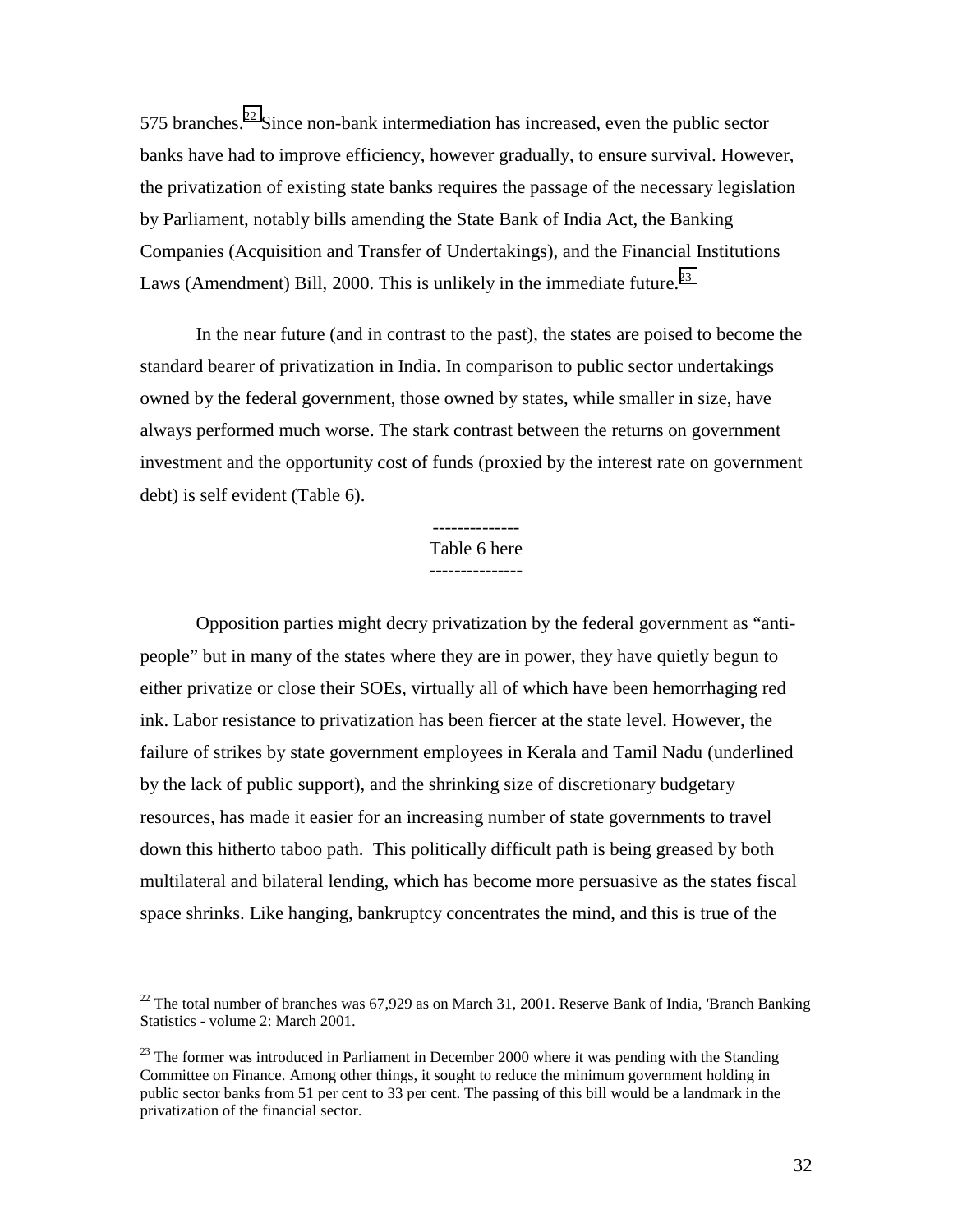Indian state as well – and that, rather than conviction, will continue to ensure that privatization in India continues slowly but surely down a bumpy road.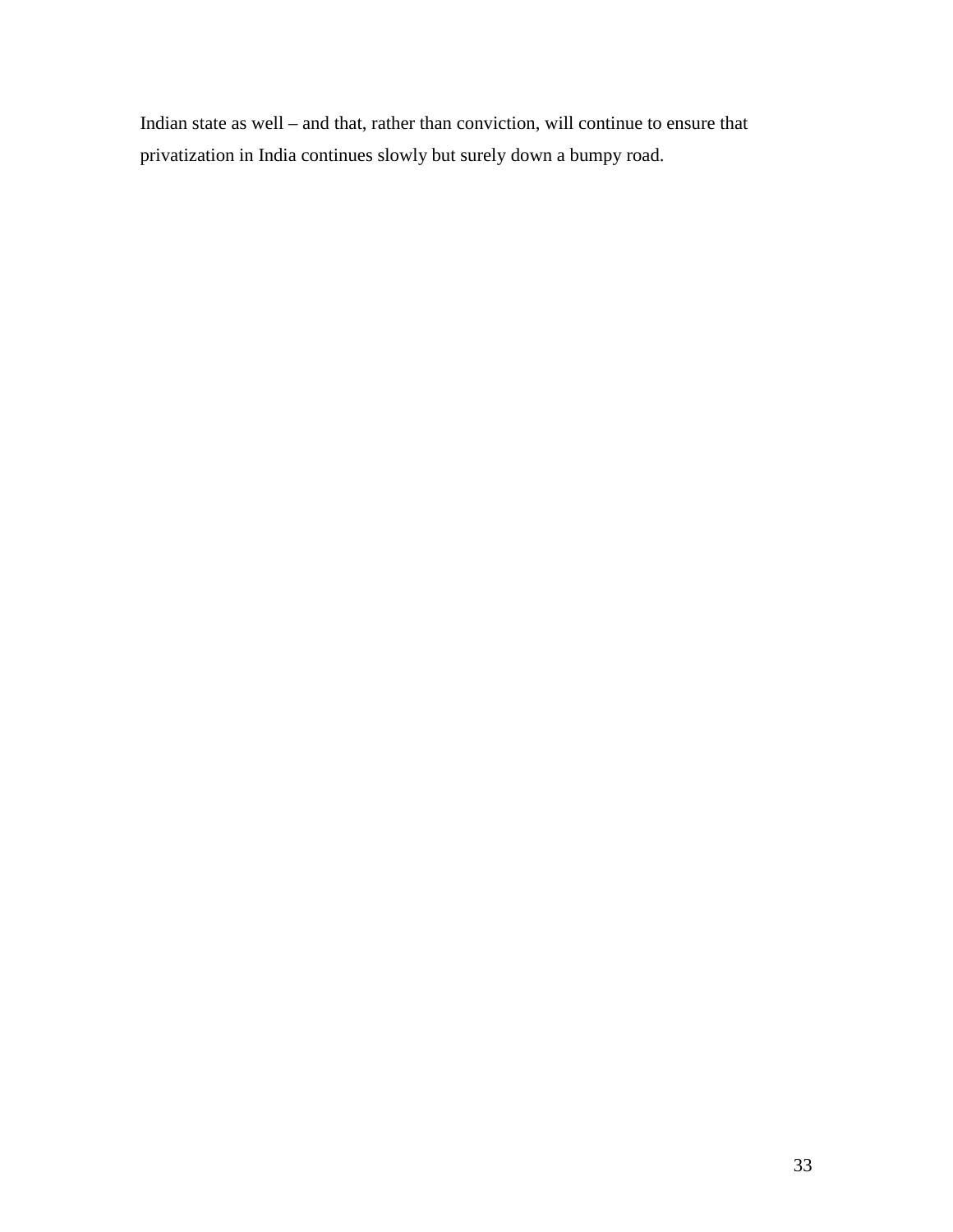## **REFERENCES**

Acharya, Shankar. 2002. "Macroeconomic Management in the 1990s," *Economic and Political Weekly* April 20, 2002, pp. 1515-1538.

Ahluwalia, Montek. 2002. "Privatization: From Policy Formulation to Implementation. The View From Inside," Annual Fellows Lecture, Center for Advanced Study of India, University of Pennsylvania, April 2002. Draft.

Alexander, M & Corti, C. 1993. *Argentina's Privatization Program*. Washington D.C.: World Bank.

Baijal, Pradeep. 2002. "Privatization: Gains to Taxpayers and Employees," *Economic and Political Weekly* April 27, 2002, pp. 1595-1598.

Bhattarcharya, Saugata and Patel, Urjit. 2001. "New Regulatory institutions in India: White Knights or Trojan Horses," paper presented at conference on Public Institutions in India, Harvard University.

Boardman A.E. & Vining A.R. 1989. "Ownership and Performance in Competitive Environments: A Comparison of the Performance of Private, Mixed, and State-Owned Enterprises," *Journal of Law and Economics*, 32: 1-33.

Severin Borenstein. 2002. "The Trouble With Electricity Markets: Understanding California's Restructuring Disaster" *J. Economic Perspectives* (Winter 2002)

Dia, Mamadou. 1992. "The African Experience with Privatization," Mimeo. Washington D.C.: Africa Technical Department, Africa Region, The World Bank (April).

Jenkins, Rob. 1999. *Democratic Politics and Economic Reform in India* Cambridge: Cambridge University Press.

Devesh Kapur and Pratap Mehta. 2002. *The Indian parliament as an Institution of Accountability* Report Prepared for the IPU, May.

Molano, W. 1997. *The Logic of Privatization*. Westport, CT: Praeger.

Perroti, E. 1995. "Credible Privatization," *American Economic Review*, 85, 847-59.

Ramamurti, R (ed.). 1996. *Privatizing Monopolies: Lessons from the Telecommunications and Transport Sectors in Latin America*. Baltimore, MD: Johns Hopkins.

\_\_\_\_\_\_\_\_\_\_. 1999. "Why Haven't Developing Countries Privatized Deeper and Faster?" *World Development*, 27 (1): 137-155.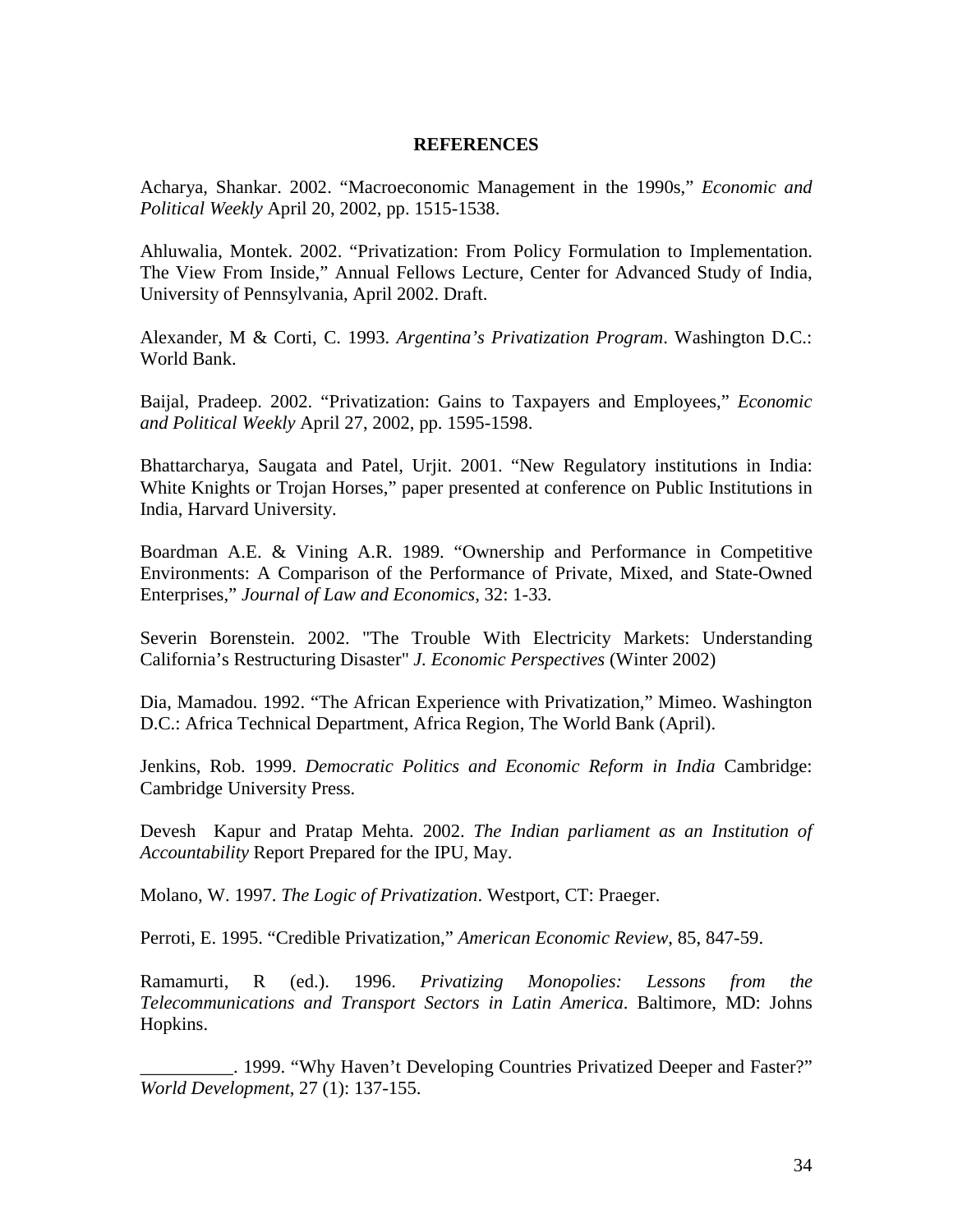\_\_\_\_\_\_\_\_\_\_\_\_. 2000. "A Multilevel Model of Privatization in Emerging Economies," *Academy of Management Review*, 25 (3): 525-550.

Wallsten, Scott. 2002. "Does Sequencing Matter? Regulation and Privatization in Telecommunications Reforms," World Bank Working Paper 2817 March 2002

Wolmar, Christian. 2001. Broken Rails: How Privatization Wrecked Britain's Railways Aurum Press.

World Bank. 1995. *Bureaucrats in Business: The Economics and Politics of Government Ownerships*. Oxford, UK and New York: Oxford University Press.

Yarrow, G. 1992. "Privatization in Theory and Practice," *Economic Policy*, 2: 324-364.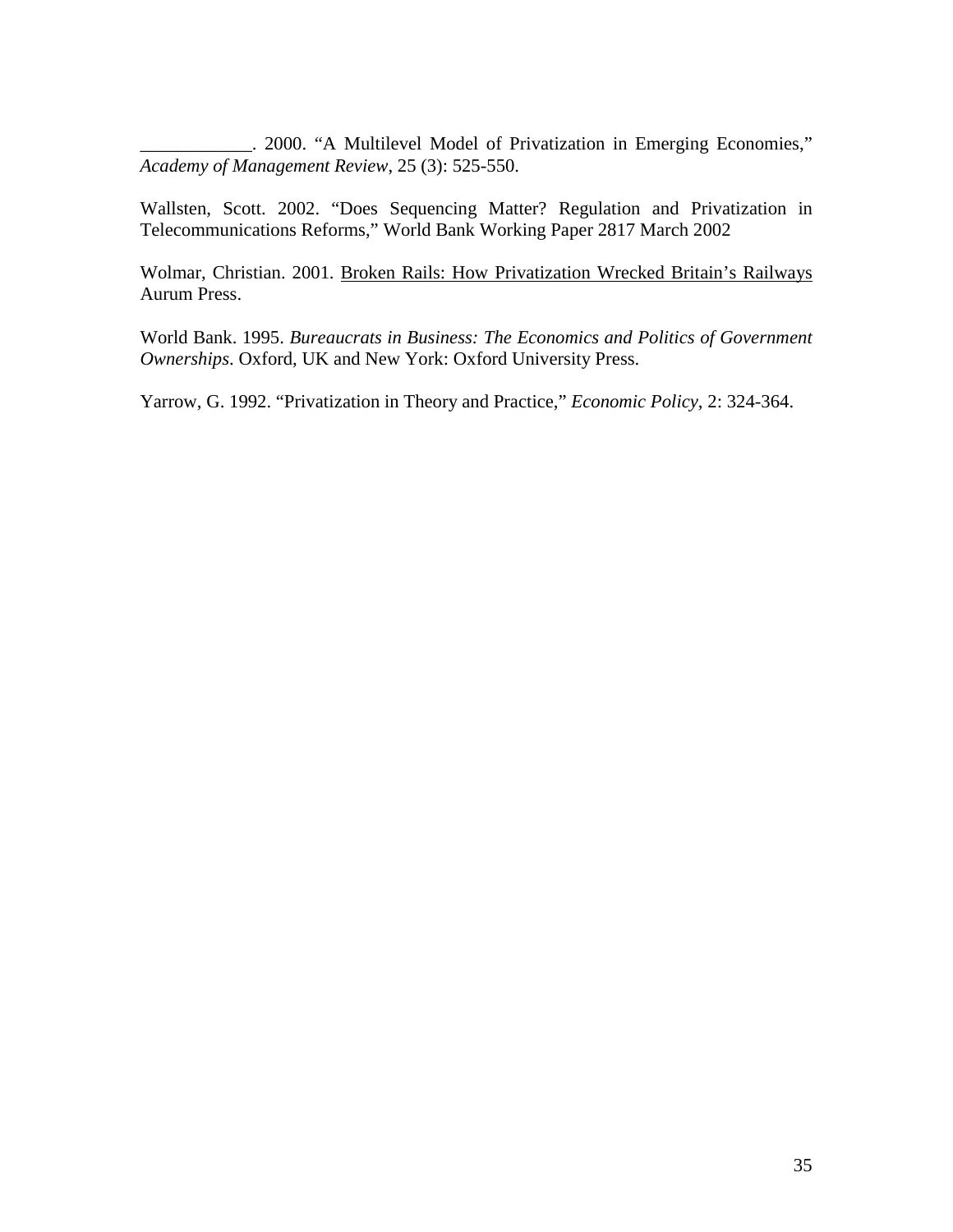**Table 1. SOEs and Employment** 

|                                         | Total (1000s) |         | % Scheduled Caste |      | % Scheduled Tribe |      |
|-----------------------------------------|---------------|---------|-------------------|------|-------------------|------|
|                                         | 1971          | 2001    | 1971              | 2001 | 1971              | 2001 |
| Group "A"                               | 31.3          | 203.3   | 0.52              | 10.8 | 0.17              | 3.0  |
| Group "B"                               | 35.8          | 191.7   | 0.54              | 11.5 | 0.16              | 4.6  |
| Group "C"                               | 351.3         | 942.5   | 5.59              | 18.9 | 1.3               | 8.8  |
| Group "D"<br>Excl. Safai<br>Karamcharis | 129.2         | 388.1   | 16.0              | 22.9 | 5.9               | 11.3 |
| Group "D"<br>Safai Karamcharis          | 5.65          | 21.2    | 81.8              | 75.9 | 1.4               | 3.4  |
| <b>TOTAL</b>                            | 553.2         | 1,746.9 | 8.2               | 18.8 | 2.2               | 8.16 |

Source: Department of Public Enterprises, Annual Report, 2001-02.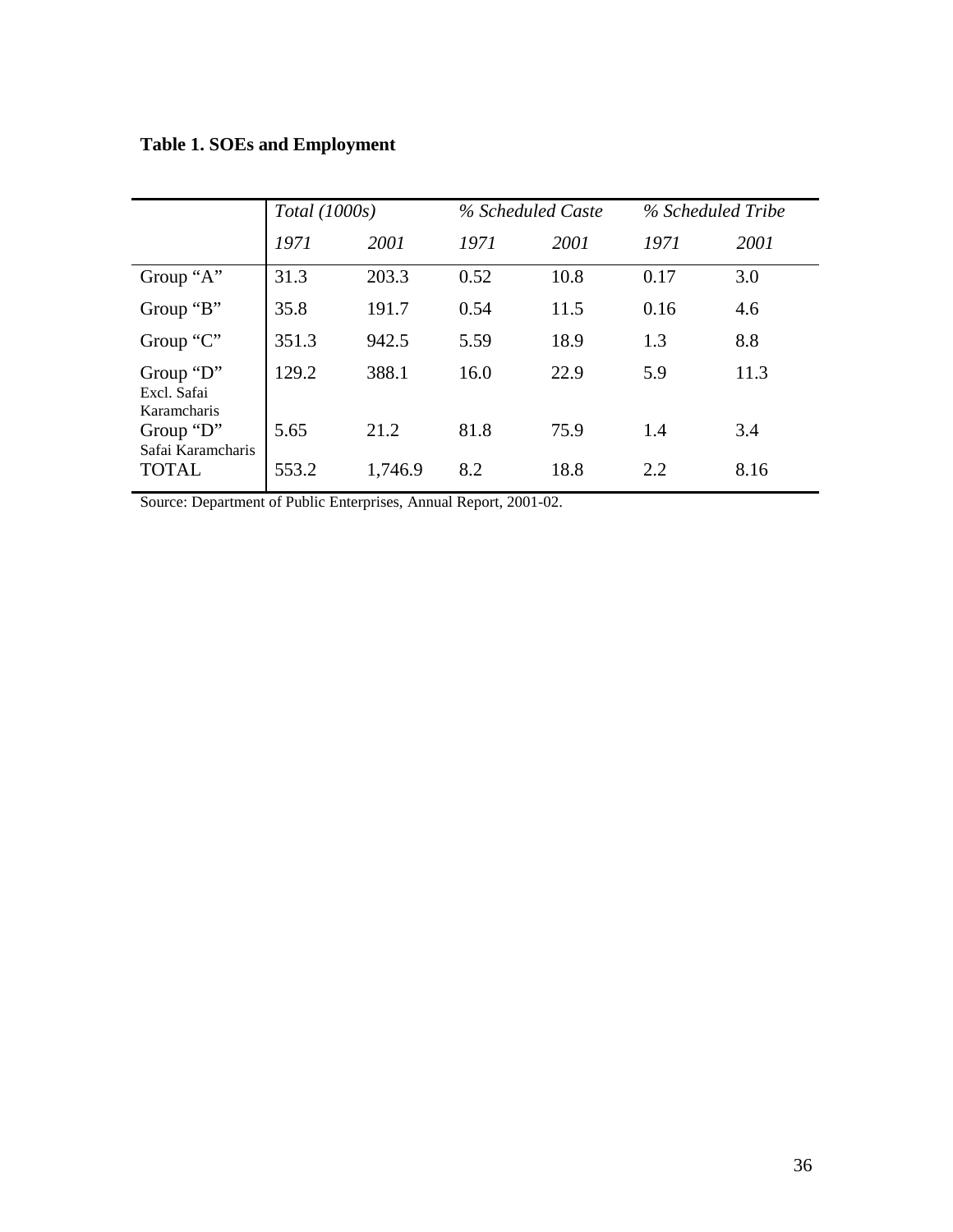| Year          | No of $Cos \in$<br>Which Equity | Target<br>Receipt for | Actual<br>Receipts | Methodology                                                                                                                                                                                   |
|---------------|---------------------------------|-----------------------|--------------------|-----------------------------------------------------------------------------------------------------------------------------------------------------------------------------------------------|
| 1991-92       | Sold<br>47 (31 in one           | the Year<br>2500      | 3038               | Minority shares sold by auction                                                                                                                                                               |
|               | tranche and 16 in<br>other)     |                       |                    | method in bundles of "very<br>good", "good", and "average"<br>companies.                                                                                                                      |
| 1992-93       | 35 (in 3 tranches)              | 2500                  | 1913               | Bundling of shares abandoned.<br>Shares sold separately for each<br>company by auction method.                                                                                                |
| 1993-94       |                                 | 3500                  | $\overline{0}$     | Equity of 7 companies sold by<br>open auction but proceeds<br>received in 94-95.                                                                                                              |
| 1994-95       | 13                              | 4000                  | 4843               | Sale through auction method, in<br>which NRIs and other persons<br>legally permitted to buy, hold or<br>sell<br>equity,<br>allowed<br>to<br>participate.                                      |
| 1995-96       | 5                               | 7000                  | 362                | Equities<br>of<br>$4\overline{ }$<br>companies<br>auctioned<br>and<br>government<br>piggy backed in the IDBI fixed<br>price offering for the 5 <sup>th</sup><br>company.                      |
| 1996-97       | $\mathbf{1}$                    | 5000                  | 380                | GDR (VSNL) in international<br>market.                                                                                                                                                        |
| 1997-98       | $\mathbf{1}$                    | 4800                  | 902                | GDR (MTNL) in international<br>market.                                                                                                                                                        |
| 1998-99       | 5                               | 5000                  | 5371               | (VSNL)<br>Domestic<br><b>GDR</b><br>offerings with the participation<br>of FIIs (CONCOR, GAIL).<br>Cross purchase by 3 oil sector<br>companies, ie, GAIL, ONGC<br>and Indian Oil Corporation. |
| 1999-<br>2000 | $\overline{2}$                  | 10,000                | 1829               | VSNL-domestic<br><b>GDR-GAIL</b><br>issue, BALCO restructuring,<br>MFIL's<br>strategic<br>sale<br>and<br>others.                                                                              |
| 2000-01       | $\overline{4}$                  | 10,000                | 1870               | sale<br>of<br>BALCO,<br>Strategic<br>LJMC; KRL (CRL), CPCL<br>(MRL).                                                                                                                          |
| 2001-02       | 10                              | 12,000                | 5640**             | Strategic sale of CMC-51%,<br>HTL-74%, VSNL-25%, IBP-<br>33.58%, PPL-74%, and other<br>modes: ITDC, HCI,<br>STC,<br>MMTC.                                                                     |
| 2002-03       | 2                               | 12,000                | 590**              | Strategic sale of JESSOP-72%,<br>HZL-26%, MFIL-26%<br>and<br>other modes: HCI.                                                                                                                |
| Total         | $47*$                           | 66,000                | 26738**            |                                                                                                                                                                                               |

**Table 2. Disinvestment Targets and Receipts (April 1991 to March 2002) and Methodologies Adopted (Rs crores)** 

\* Total number of companies in which disinvestment has taken place so far.

\*\* Figures inclusive of amount expected to be realized, dividend/dividend tax and transfer of surplus cash reserves prior to disinvestment, etc. Source: Baijal,, 200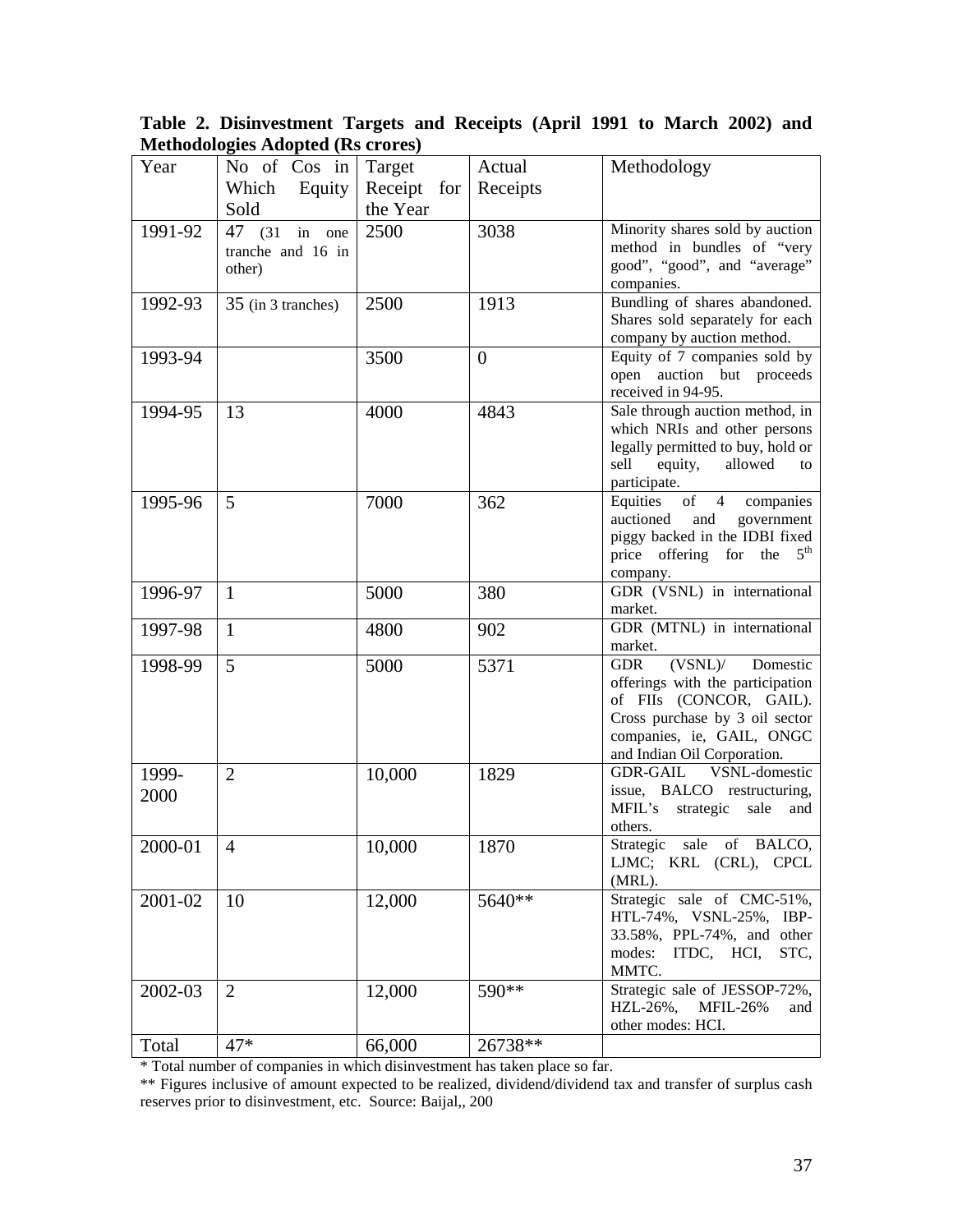## **Table 3. SOE Profitability Compared to the Private Sector Profit after tax (PAT)/net sales**  (percent)

As on March 31 1990-91 1991-92 1992-93 1993-94 1994-95 1995-96 1996-97 1997-98 Pure Manufacturing central government SOEs  $-4.50$   $-5.30$   $-5.40$   $-6.90$   $-2.30$   $-2.40$   $-4.30$   $-3.90$ **Manufacturing** private sector 5.70 4.90 4.90 6.60 9.10 9.00 7.00 6.20

Source: NCAER Report, cited in Baijal.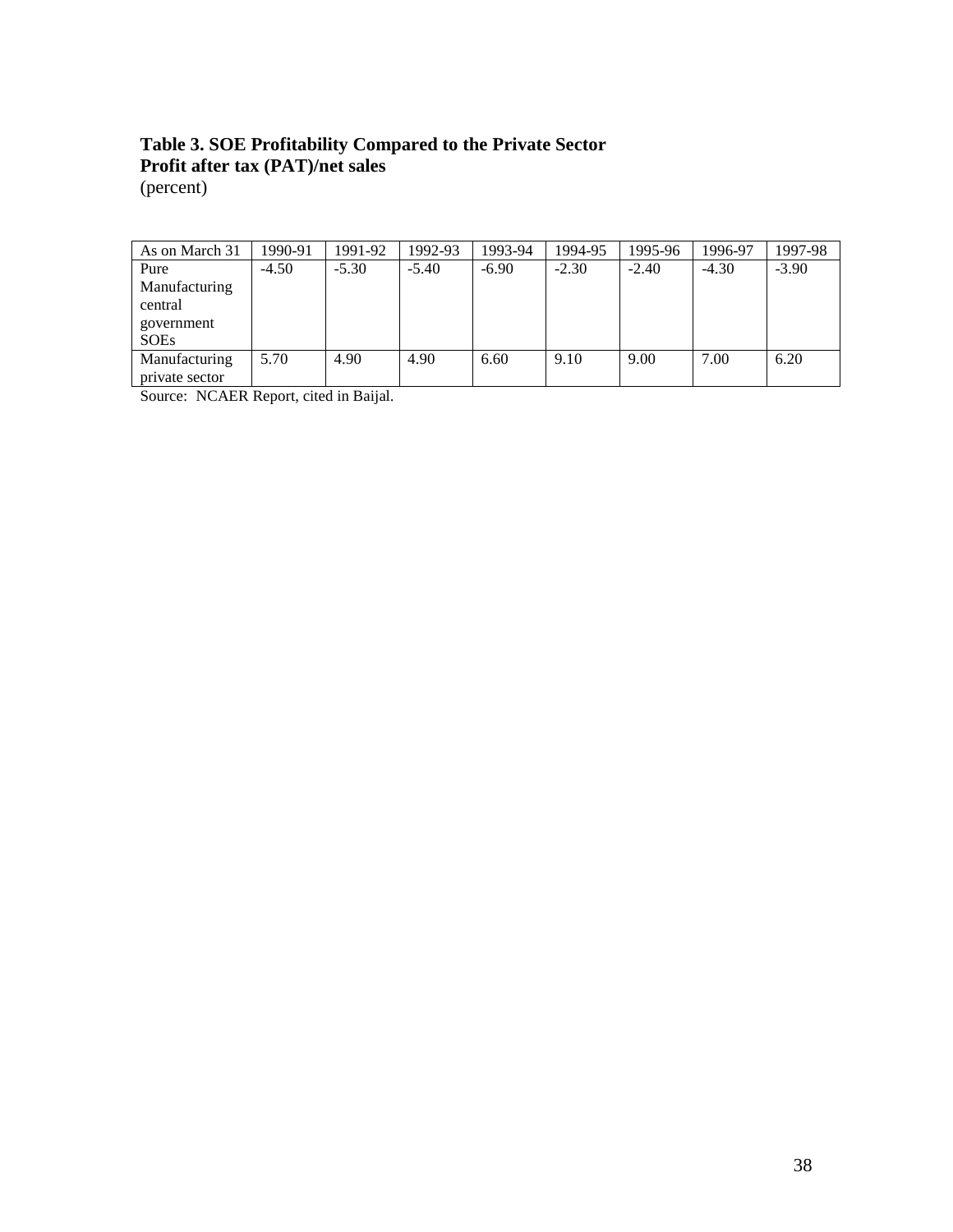|                              | Rural   |         | Urban   |         |
|------------------------------|---------|---------|---------|---------|
|                              | 1986-87 | 1995-96 | 1986-87 | 1995-96 |
| Share of Public $\vert$ 25.6 |         | 19.0    | 27.2    | 19.0    |
| Sector                       |         |         |         |         |
| Share of Private   74.5      |         | 80.0    | 72.9    | 81.0    |
| Sector                       |         |         |         |         |

## **Table 4a. Public-Private Sector: Use for Outpatient Care: All India (Percentage distribution)**

Sources: NSSO 1992, Statements 13R and 13U, pp 67-68, Statement 2R and 2U, pp 53-54. NSSO 1998, Table 4.10, p 22; Table 4.16, p 28.

## **Table 4b. Public-Private Sector: Use for Inpatient Care: All India (Percentage distribution)**

|                         | Rural   |         | Urban   |         |
|-------------------------|---------|---------|---------|---------|
|                         | 1986-87 | 1995-96 | 1986-87 | 1995-96 |
| Share of Public   59.7  |         | 45.2    | 60.3    | 43.1    |
| Sector                  |         |         |         |         |
| Share of Private   40.3 |         | 54.7    | 39.7    | 56.9    |
| Sector                  |         |         |         |         |

Sources: NSSO 1992, Statements 13R and 13U, pp 67-68, Statement 2R and 2U, pp 53-54. NSSO 1998, Table 4.10, p 22; Table 4.16, p 28.

## **Table 4c. Average Expenditure on Medical Care: All-India, 1995-96**  (Rs per illness episode/hospitalization)

|                  | Rural   |         | Urban   |         |
|------------------|---------|---------|---------|---------|
|                  | 1986-87 | 1995-96 | 1986-87 | 1995-96 |
| Private:Public   | 1.05    | 1.44    | 1.08    | 1.20    |
| ratio Outpatient |         |         |         |         |
| care             |         |         |         |         |
| Private:Public   | 2.29    | 2.07    | 3.13    | 2.43    |
| ratio            |         |         |         |         |
| Inpatient care   |         |         |         |         |

Sources: NSSO 1992, Source Table 11.00, p S-516, Statement 6, p 59. NSSO 1998, Table 4.19, p 32; Table 4.21, p 33.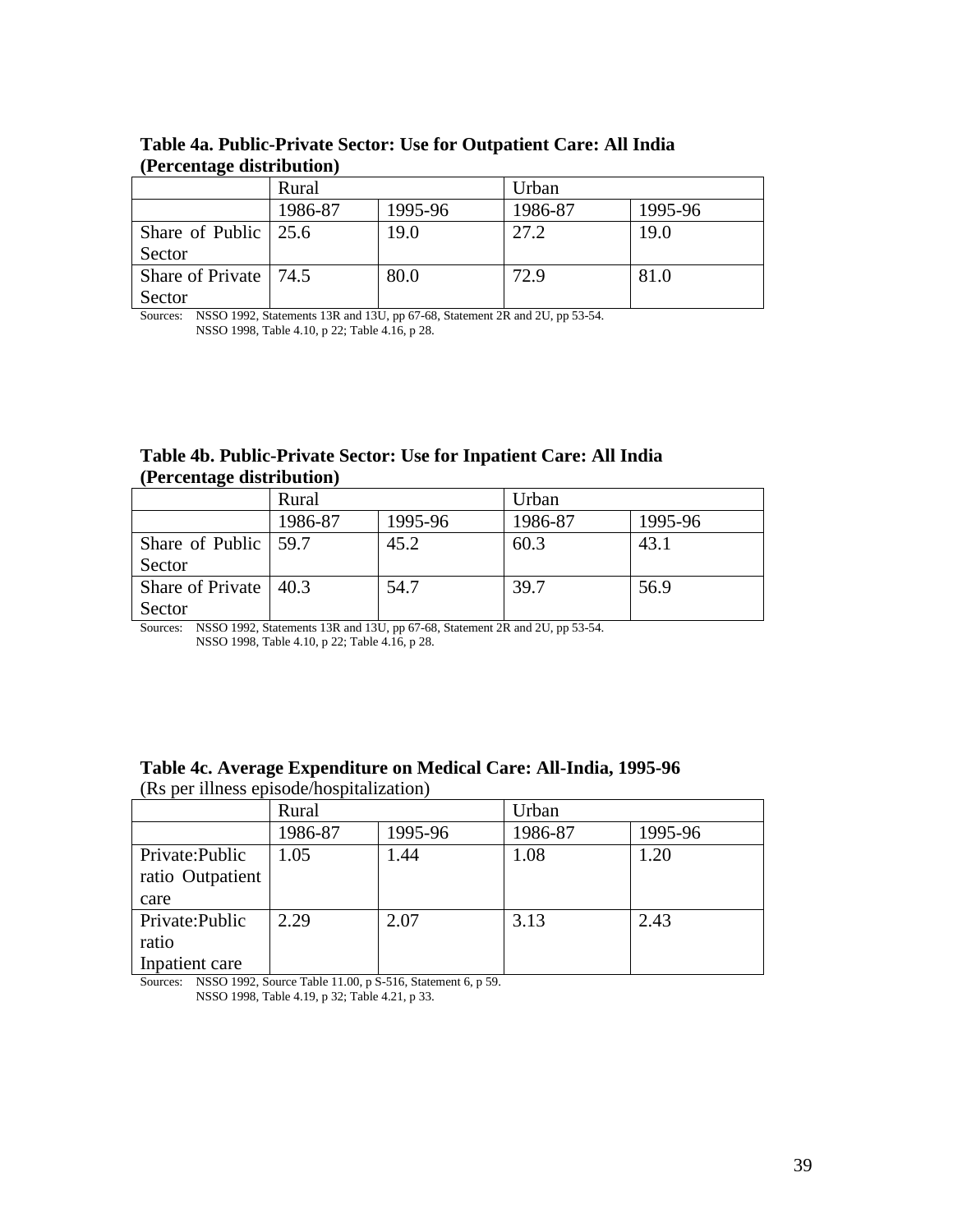|                                   | <b>Central SOEs</b> | <b>State SOEs</b> |
|-----------------------------------|---------------------|-------------------|
| No. of cases                      | 76                  | 102               |
| Net Worth (Rs. billions)          | 79.6                | 18.9              |
| Accumulated Losses (Rs. billions) | 188.2               | 38.8              |
| Workers (1000s)                   | 735.9               | 242.6             |
| Source: BIFR                      |                     |                   |

## **Table 5. BIFR referred cases of SOEs as of end-2001**